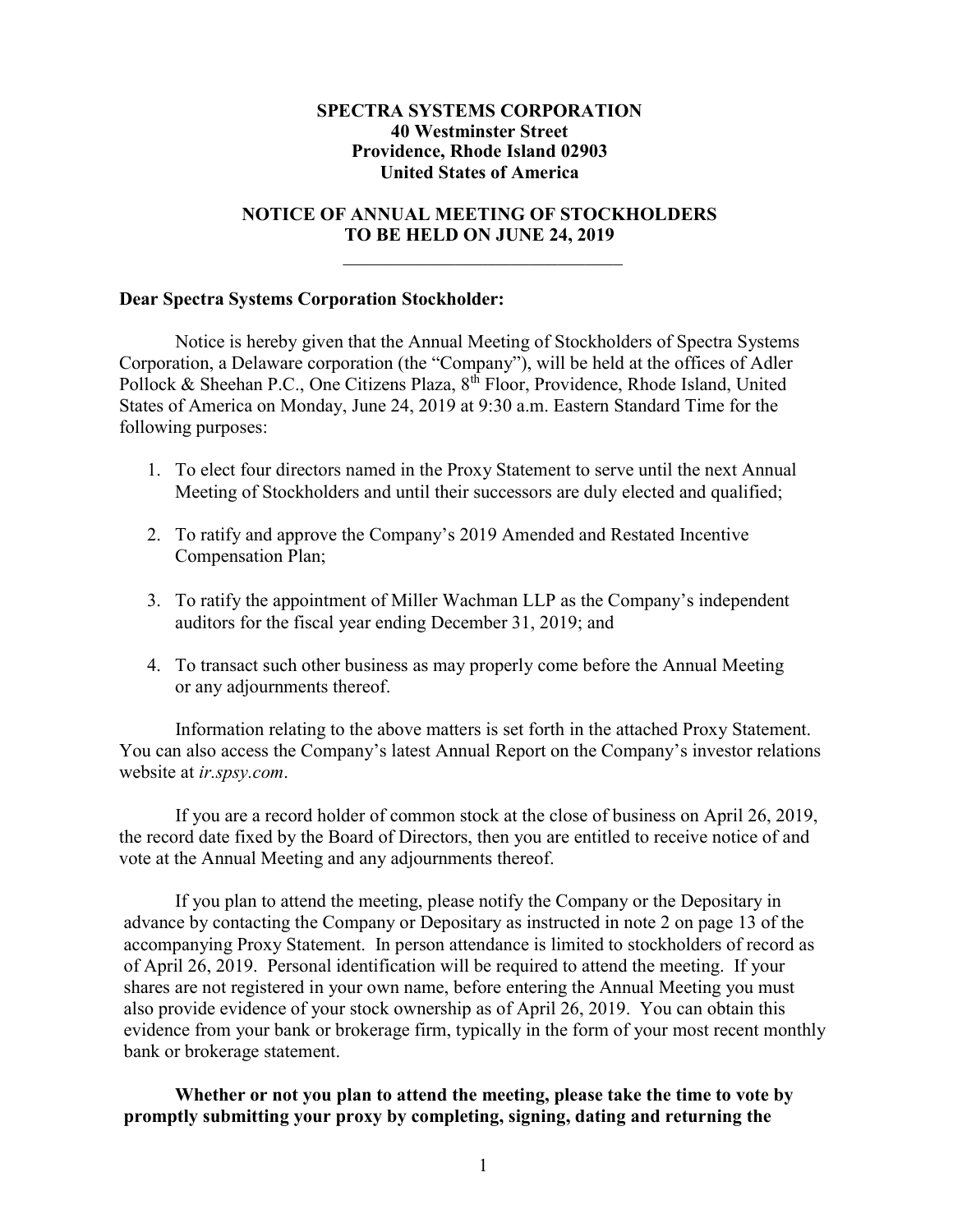enclosed Form of Proxy in the enclosed postage pre-paid envelope provided for your convenience. Please return your completed Form of Proxy to Computershare Investor Services (Jersey) Limited, The Pavilions, Bridgwater Road, Bristol BS99 6ZY, United Kingdom, no later than 9:30 a.m. Eastern Standard Time (2:30 p.m. BST) on Thursday, June 20, 2019. You may also attend the Annual Meeting in person and vote at the Annual Meeting. You may revoke your proxy at any time before the vote is taken by following the instructions in the Proxy Statement.

 Alternatively, shareholders may register the appointment of a proxy for the AGM electronically, by accessing the website www.investorcentre.co.uk/eproxy, using the Control Number, PIN and Shareholder Reference Number set out on their proxy card, where full details of the procedure are given. This website is operated by Computershare Investor Services PLC. The proxy appointment and any power of attorney or other authority under which the proxy appointment is made must be received by Computershare Investor Services PLC not less than 48 hours before the time for holding the AGM or adjourned meeting.

 If you hold your shares through Depositary Interests, rather than submitting a proxy, please complete, sign, date and return the enclosed Form of Instruction in the enclosed postage pre-paid envelope provided for your convenience or by voting through the CREST system.

 To give an instruction via the CREST system, CREST messages must be received by the issuer's agent (ID number 3RA50) not later than 2:30 p.m. BST on Wednesday, June 19, 2019. For this purpose, the time of receipt will be taken to be the time (as determined by the timestamp generated by the CREST system) from which the issuer's agent is able to retrieve the message. The Company may treat as invalid an appointment sent by CREST in the circumstances set out in Regulation 35(5)(a) of the Uncertificated Securities Regulations 2001.

 Computershare Investor Services PLC, as Depositary will then vote your shares in accordance with your instructions. Please return your completed Form of Instruction to Computershare Investor Services PLC, The Pavilions, Bridgwater Road, Bristol BS99 6ZY, United Kingdom no later than 2:30 p.m. BST on Wednesday, June 19, 2019. You may also attend the Annual Meeting in person and vote at the Annual Meeting. You may revoke your instructions before the vote is taken by following the instructions in the Proxy Statement.

 As a stockholder, your vote is very important and the Company's Board of Directors strongly encourages you to exercise your right to vote.

Your cooperation is greatly appreciated.

By Order of the Board of Directors

Brian E. McLain, Chief Financial Officer and Secretary

May 3, 2019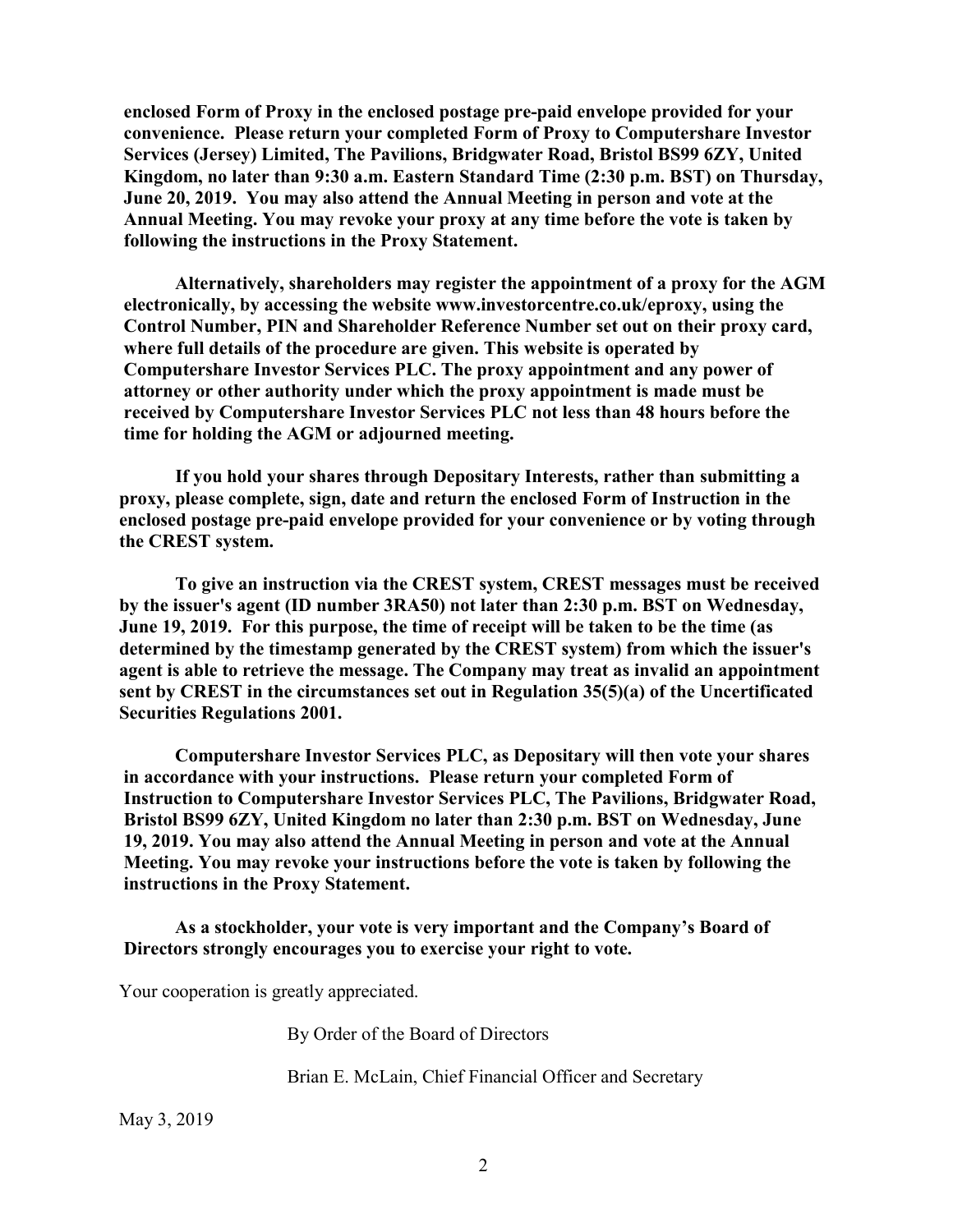## SPECTRA SYSTEMS CORPORATION 40 Westminster Street Providence, Rhode Island 02903 United States of America

## PROXY STATEMENT

#### INFORMATION CONCERNING SOLICITATION AND VOTING

## General

 This Proxy Statement is furnished by the Board of Directors of Spectra Systems Corporation (the "Company") in connection with the solicitation of proxies for use at the Annual Meeting of Stockholders to be held at the offices of Adler Pollock & Sheehan P.C., One Citizens Plaza, 8th Floor, Providence, Rhode Island, United States of America on Monday, June 24, 2019, at 9:30 a.m. Eastern Standard Time and at any adjournments thereof (the "Annual Meeting") for the purposes set forth below and in the Notice of Annual Meeting. This Proxy Statement and the accompanying Form of Proxy and Form of Instruction are first being mailed to stockholders on or about May 3, 2019.

 Only stockholders of record at the close of business on April 26, 2019 (the "Record Date") are entitled to notice of, and to vote at, the Annual Meeting. As of the close of business on such date 45,871,297 shares of the Company's common stock (Ordinary Shares) (the "Common Stock"), were outstanding and eligible to vote.

#### Quorum for the Transaction of Business.

 No action may be taken on any matter to be acted upon at the meeting unless a quorum is present with respect to that matter. For each matter to be acted upon at the meeting, a quorum consists of the presence in person, or by duly executed proxy, of the holders of a majority of the outstanding shares of Common Stock entitled to vote. Abstentions and broker non-votes (described below) are counted as present for the purposes of determining a quorum.

#### Voting Procedures and Proxies

 Each share of Common Stock is entitled to one vote on each matter submitted to the stockholders. We are asking each stockholder to execute the enclosed Form of Proxy to appoint our representative as your proxy in connection with voting on matters set forth in this Proxy Statement at the Annual Meeting. To be effective, a duly completed Form of Proxy must be received by Computershare Investor Services (Jersey) Limited, The Pavilions, Bridgwater Road, Bristol BS99 6ZY, United Kingdom, no later than 9:30 a.m. Eastern Standard Time (2:30 p.m.BST) on Thursday, June 20, 2019. Any stockholder giving a proxy may revoke it at any time before it is voted at the Annual Meeting by delivering to the Secretary of the Company a written notice of revocation or duly executed proxy bearing a later date or by appearing at the Annual Meeting and revoking his or her proxy and voting in person.

 If your shares of Common Stock are held by a bank, broker or other holder of record, you are the beneficial owner of those shares rather than the stockholder of record. If you are a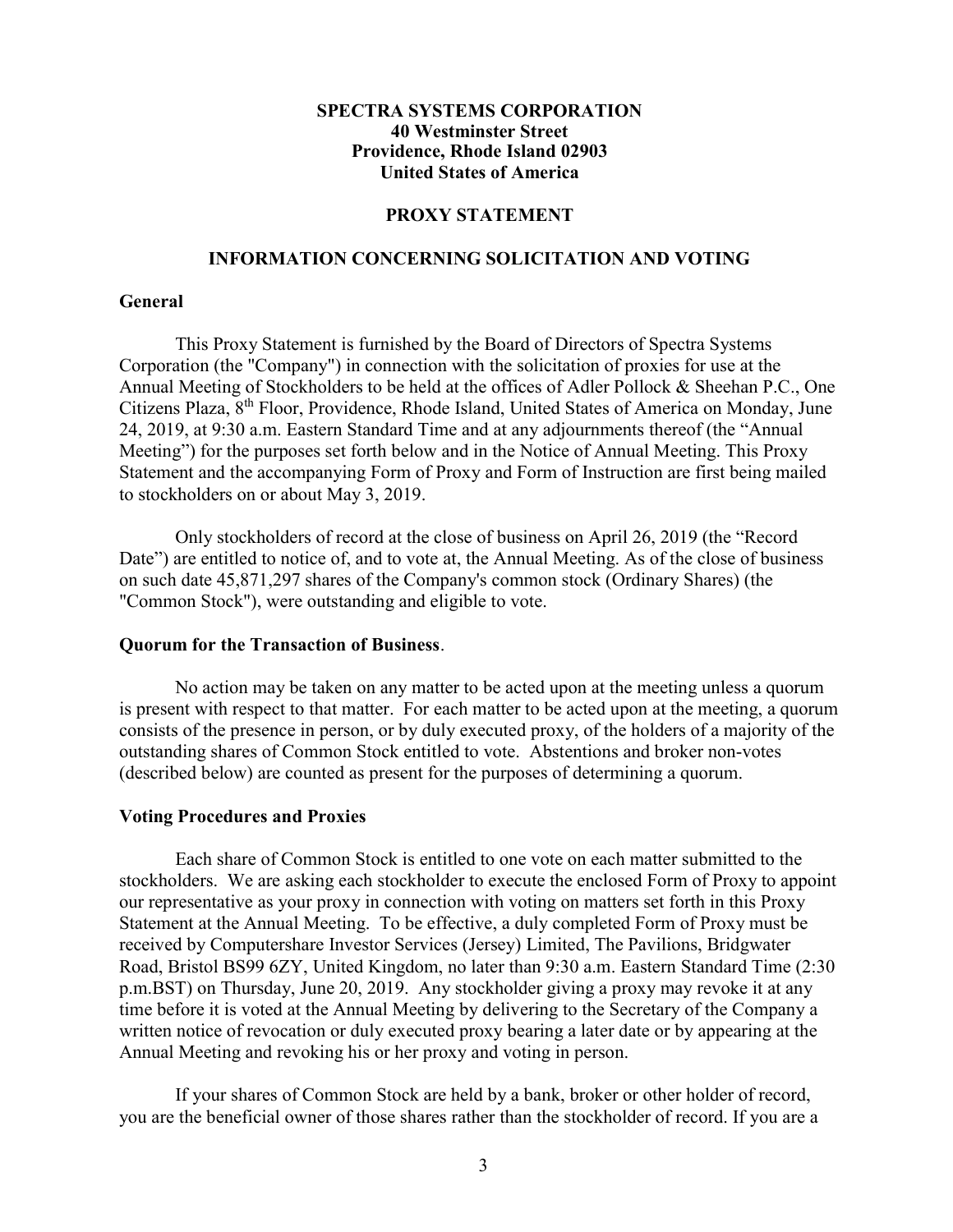beneficial owner, your bank, broker or other holder of record will forward the proxy materials to you. As a beneficial owner, you have the right to direct the voting of your shares by following the voting instructions provided with the proxy materials forwarded by your bank, broker or other holder of record.

 Nominees of beneficial owners such as banks, brokers and other holders of record do not have discretionary authority to vote shares without instructions from beneficial owners and cannot vote those shares for the election of directors (Item 1) or for approving the Company's 2019 Amended and Restated Incentive Compensation Plan (Item 2). A broker non-vote occurs when a bank, broker or other holder of record cannot vote shares on a particular proposal because of a lack of discretionary authority and voting instruction. Banks, brokers and other holders of record do have discretionary authority to vote shares without instructions from beneficial owners in connection with certain routine proposals, such as the ratification of the appointment of the Company's independent auditors (Item 3). All stockholders holding shares through a bank, broker or other holder of record are urged to provide voting instructions to such parties to ensure that their shares are voted at the Annual Meeting.

 Alternatively, shareholders may register the appointment of a proxy for the AGM electronically, by accessing the website www.investorcentre.co.uk/eproxy, using the Control Number, PIN and Shareholder Reference Number set out on their proxy card, where full details of the procedure are given. This website is operated by Computershare Investor Services PLC. The proxy appointment and any power of attorney or other authority under which the proxy appointment is made must be received by Computershare Investor Services PLC not less than 48 hours before the time for holding the AGM or adjourned meeting.

#### Depositary Interests – Form of Instruction

 If you hold your shares of Common Stock through Depositary Interests, instead of filling out and returning a Form of Proxy, please complete and return the enclosed Form of Instruction. Computershare Investor Services PLC, as Depositary, will then vote your shares in accordance with your instructions. To be effective, a duly completed Form of Instruction must be received by Computershare Investor Services PLC, The Pavilions, Bridgwater Road, Bristol BS99 6ZY, United Kingdom, no later than 2:30 p.m. BST on Wednesday, June 19, 2019. Computershare will only vote shares in accordance with your specific instructions. You must provide specific directions as to how you wish your votes to be cast or the Form of Instruction will be rejected and your vote will not be cast. You may revoke your Form of Instruction at any time before it is voted by the Depositary by delivering to the Depositary a notice of revocation by mail or email using the following email address: UKALLDITeam2@computershare.co.uk; or the following mailing address: Computershare Investor Services PLC, The Pavillions, Bridgwater Road, Bristol BS99 6ZY, United Kingdom. You can also revoke your Form of Instruction by appearing at the Annual Meeting and revoking your Form of Instruction and voting in person.

 Alternatively, you can lodge your vote through the CREST System. To give an instruction via the CREST system, CREST messages must be received by the issuer's agent (ID number 3RA50) not later than 2:30 p.m. BST on Wednesday, June 19, 2019. For this purpose, the time of receipt will be taken to be the time (as determined by the timestamp generated by the CREST system) from which the issuer's agent is able to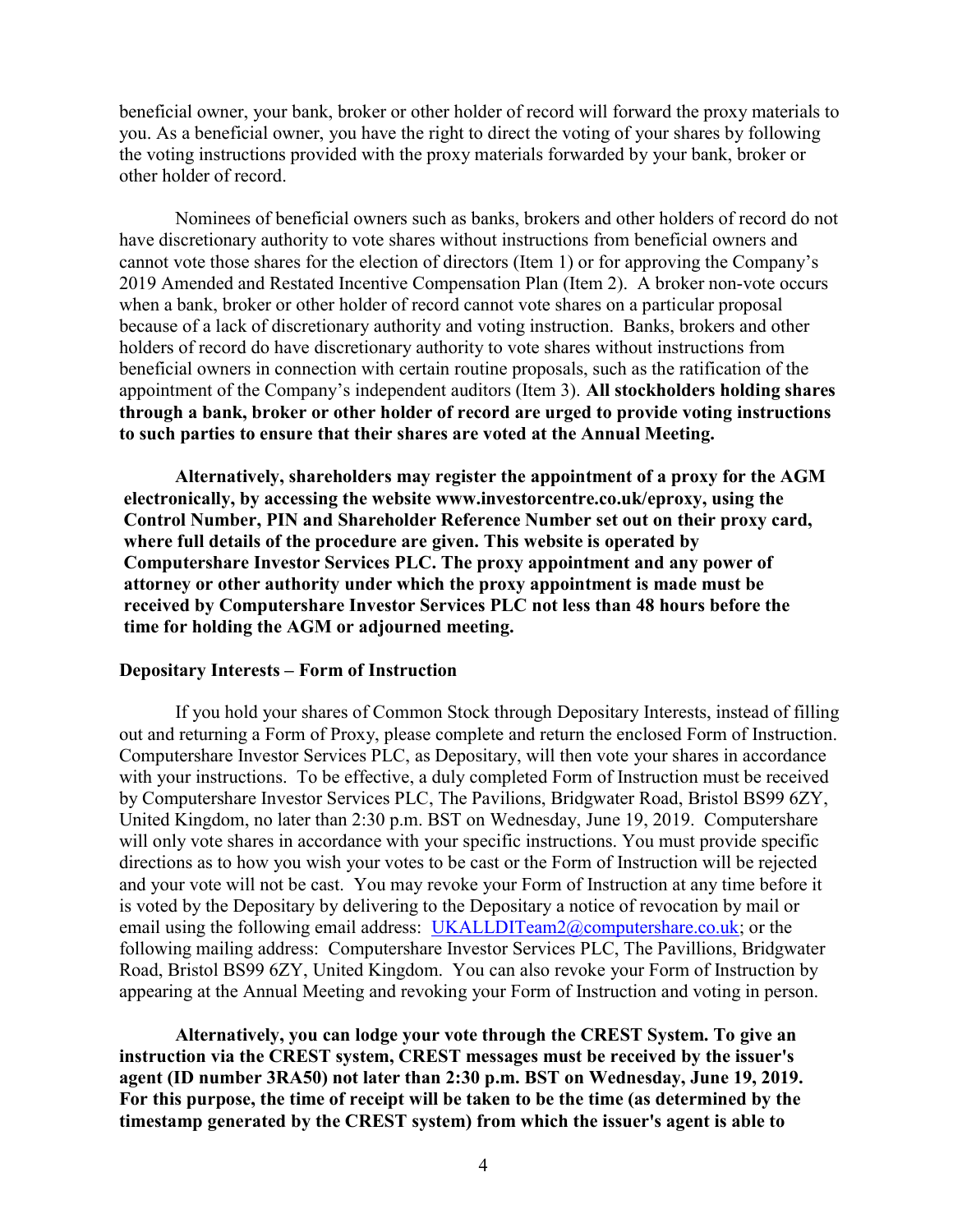## retrieve the message. The Company may treat as invalid an appointment sent by CREST in the circumstances set out in Regulation 35(5)(a) of the Uncertificated Securities Regulations 2001.

 You may also attend the Annual Meeting in person and vote at the Annual Meeting. If you plan to attend the meeting, please notify the Company or the Depositary in advance by contacting the Company or Depositary as instructed in note 2 on page 13 of the accompanying Proxy Statement.

#### Vote Required

The election of directors (Item 1) shall be determined by plurality vote, which means that the nominees receiving the highest number of votes will be elected. The approval of the Company's 2019 Amended and Restated Incentive Compensation Plan (Item 2) and the ratification of the appointment of the Company's independent auditors for the fiscal year ending December 31, 2019 (Item 3) requires the affirmative vote of a majority of the shares present in person or represented by proxy at the Annual Meeting and entitled to vote, and in connection with either Item 2 or Item 3, an abstention has the effect of a vote "Against".

 An automated system administered by the Company's registrar, Computershare Investor Services (Jersey) Limited, shall tabulate the votes cast.

#### (Item 1)

## ELECTION OF DIRECTORS

 The Board of Directors currently consists of four directors: BJ Penn, Martin Jaskel, Donald Stanford and Dr. Nabil M. Lawandy. All of the current directors have been nominated for re-election this year to hold office until the 2020 Annual Meeting of Stockholders and until their successors are duly elected and qualified or until their earlier death, resignation or removal. The Board of Directors believes that each of these nominees will be able to serve as director if elected. Each proxy will be voted in accordance with the instructions given by the stockholder, however if no instructions are given, the proxies will be voted FOR all nominees named below. The election of directors shall be determined by a plurality of the votes cast. For more information about the nominees and the Board of Directors, please refer to the Corporate Governance section of the Annual Report available on the Company's website at *ir.spsy.com*.

 Biographical summaries of each of the nominees are set forth below. Data with respect to the number of shares of the Common Stock beneficially owned by the nominee directors as of April 25, 2019 is specified directly below each nominee's biographical summary. All such information has been furnished to the Company by the nominees.

## BJ Penn Non-executive Chairman

 Mr. Penn was Acting Secretary of the US Navy from March to May 2009, having previously been Assistant Secretary of the US Navy (Installations and Environment) since 2005. He began his career as a Naval Aviator and was named EA-6B Pilot of the Year in 1972.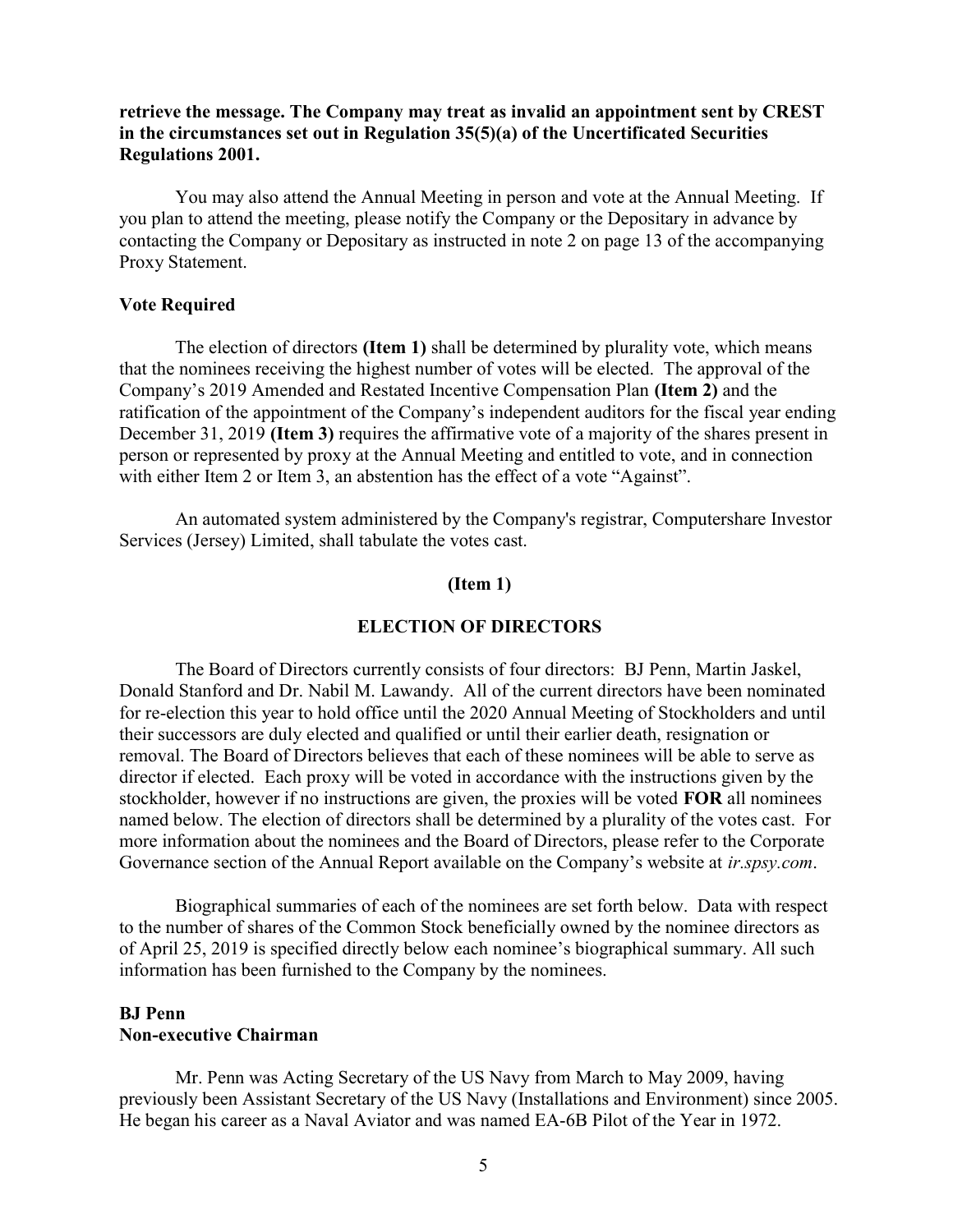Throughout his distinguished career, significant leadership assignments included: Executive Officer/Commanding Officer VAQ 33, Battalion Officer at the US Naval Academy, Air Officer in USS America, Special Assistant to the Chief of Naval Operations, Commanding Officer of NAS North Island, CA, and Deputy Director of the Navy Office of Technology Transfer & Security Assistance. Mr. Penn left the Navy in 1995, joining Loral Corporation as Director of International Business. In 1996, Loral sold its defense electronics and system integration businesses to Lockheed Martin and Mr. Penn was assigned to Lockheed Martin's Corporate Staff. Mr. Penn returned to the US Navy in 2001 as Director of Industrial Base Assessments.

He received his BS in Industrial Technology from Purdue University and his MS in Human Resource Management & Personnel Administration from The George Washington University. He has also received certificates in Aerospace Safety from the University of Southern California and in National Security for Senior Officials from The Kennedy School, Harvard University. Mr. Penn serves as Trustee at The George Washington University and on the Board of the Naval Aviation Museum.

Number of shares of Common Stock owned as of April 25, 2019: 30,000.

## Dr. Nabil M. Lawandy President and Chief Executive Officer

 Dr. Lawandy is the founder, President and Chief Executive Officer of the Company. Dr. Lawandy started his career at the NASA Goddard Space Flight Center where he was a pioneer in the development of sub-millimeter optically pumped lasers. From 1981 to 1999, Dr. Lawandy was a tenured full professor of Engineering and Physics at Brown University where his work focused on instabilities in single and multimode lasers and a wide spectrum of non-linear optics and atom-field interaction problems. In addition to Spectra Systems Corporation, he has founded two other companies, Spectra Disc Corporation and Solaris Nanosciences, and has raised over \$80 million in investment capital.

Dr. Lawandy holds a BA in Physics, and an MSc and Ph.D. in Chemistry, all from The Johns Hopkins University. He has authored over 180 reviewed scientific papers and is an inventor on over 80 US and foreign issued patents. His entrepreneurial and scientific work has been covered in several high profile publications including the London Financial Times, The Economist, Scientific American, Science News, Wall Street Journal, Los Angeles Times, Boston Globe, Fox News and BBC Television. He has also received a Presidential Young Investigator Award, an Alfred P. Sloan Fellowship, a Cottrell Award, a Rolex Award for Enterprise and a Samuel Slater Award for Innovation.

Number of shares of Common Stock owned as of April 25, 2019: 2,184,544.

## Martin Jaskel Non-executive Director

 Mr. Jaskel, a British citizen, has over 40 years of involvement in the financial services industry. He began in the United Kingdom government bond market as a broker with leading firms, latterly as a Partner in W Greenwell & Co. In 1986, W Greenwell was sold to Midland Bank. In 1988, he was appointed Director of Global Sales and Marketing of Midland Montagu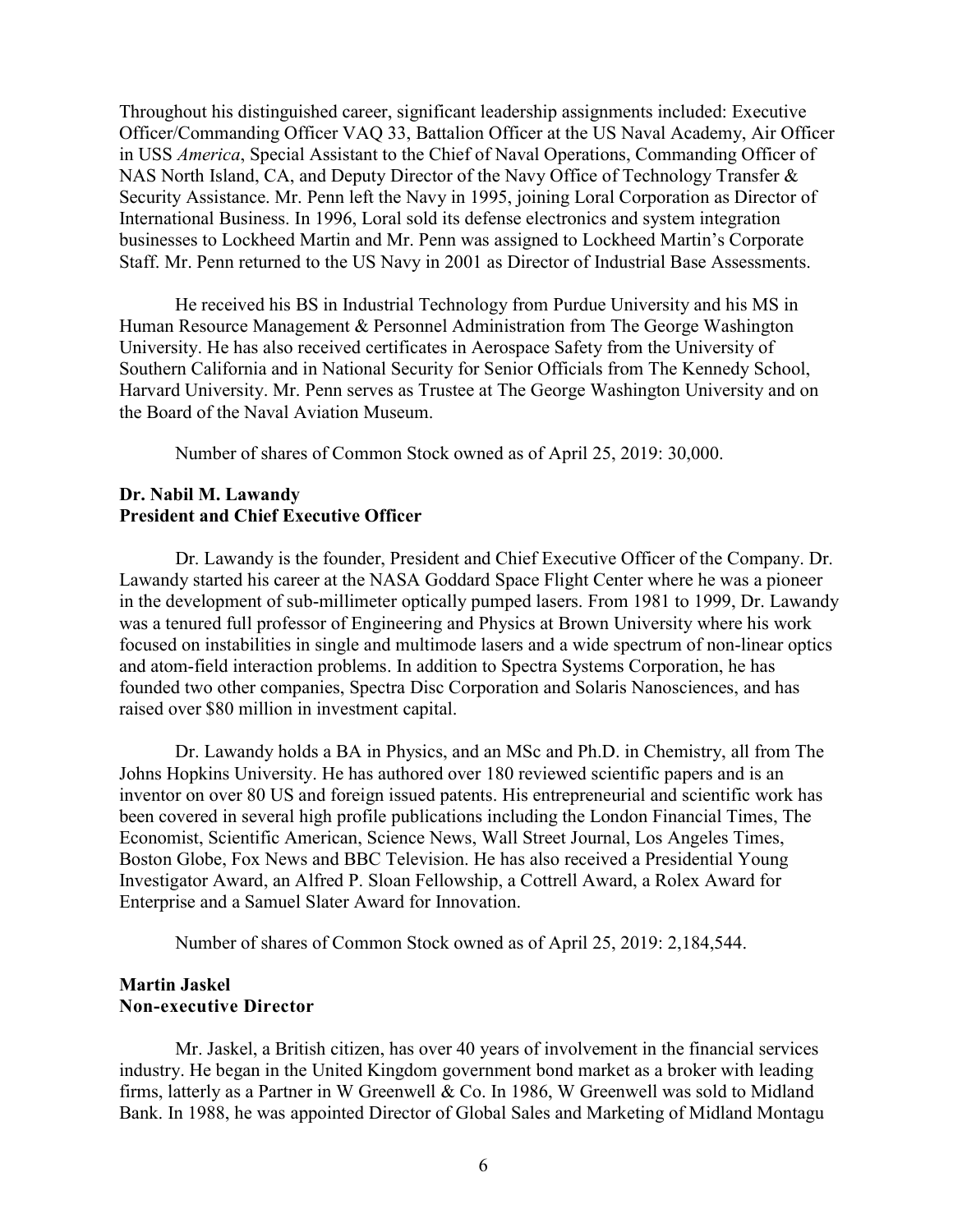Treasury (the treasury division of Midland Bank) after chairing a committee to redesign the distribution of Treasury products. In 1990, he was appointed Director of Global Sales at NatWest Treasury and rebuilt the franchise global distribution of treasury and capital markets products.

In 1994, he was promoted to Managing Director of Global Trade and Banking Services. He sat on the Advisory Board of ECGD, the UK export-import bank, and sat on several government and Bank of England advisory boards. In 1997, he left NatWest and founded a financial services consultancy, which included a consultancy at KPMG Corporate Finance and the corporate FX division of Travelex plc, and an interim appointment as the Managing Director of a private real estate company with a £500 million portfolio of commercial and residential property. In 2005, he joined European American Capital Limited, an FCA-authorized and regulated specialized advisory bank, as a Director. He has wide experience as a Non-executive Director of both publicly quoted and private companies.

Number of shares of Common Stock owned as of April 25, 2019: 43,829.

## Donald Stanford Non-executive Director

 Mr. Stanford, who was from 1979 until 2001 the Chief Technical Officer of GTECH Corporation, is an Adjunct Professor of Computer Science and Engineering at Brown University and is an instructor in the Program in Innovation, Management, and Entrepreneurship (PRIME). He is also on the faculty of Brown's School of Professional Studies. He is a founding member of GTECH (renamed IGT) and over the course of 30 years, he held every technical leadership position, including Vice President of Advanced Development and Chief Technology Officer. Mr. Stanford serves on several boards including YearUp Providence and the Business Innovation Factory. He is a founding board member of Times2 STEM Charter School in Providence and served on its board for 20 years. In 2008, Mr. Stanford was re-engaged by IGT as a consultant and currently serves as its Chief Innovation Officer.

Mr. Stanford is a past member of the RI Science and Technology Advisory Council. He also served on the Brown advisory councils to the President and the School of Engineering. He holds a BA in International Relations and an MS in Computer Science and Applied Mathematics, both from Brown University. In 1999, Mr. Stanford received both the Black Engineer of the Year Award for Professional Achievement and the Honorable Thurgood Marshall Award for Community Service from the NAACP. In 2002, he received the Brown Graduate School's Distinguished Graduate Award and the RI Professional Engineer's Award for Community Service.

Number of shares of Common Stock owned as of April 25, 2019: 35,670.

## Composition of the Board of Directors and Committees of the Board

The current Board of Directors comprises one executive director, Nabil M. Lawandy, and three independent non-executive directors, BJ Penn, as Chairman, Martin Jaskel and Donald Stanford. The Board of Directors usually meets at least every three months to closely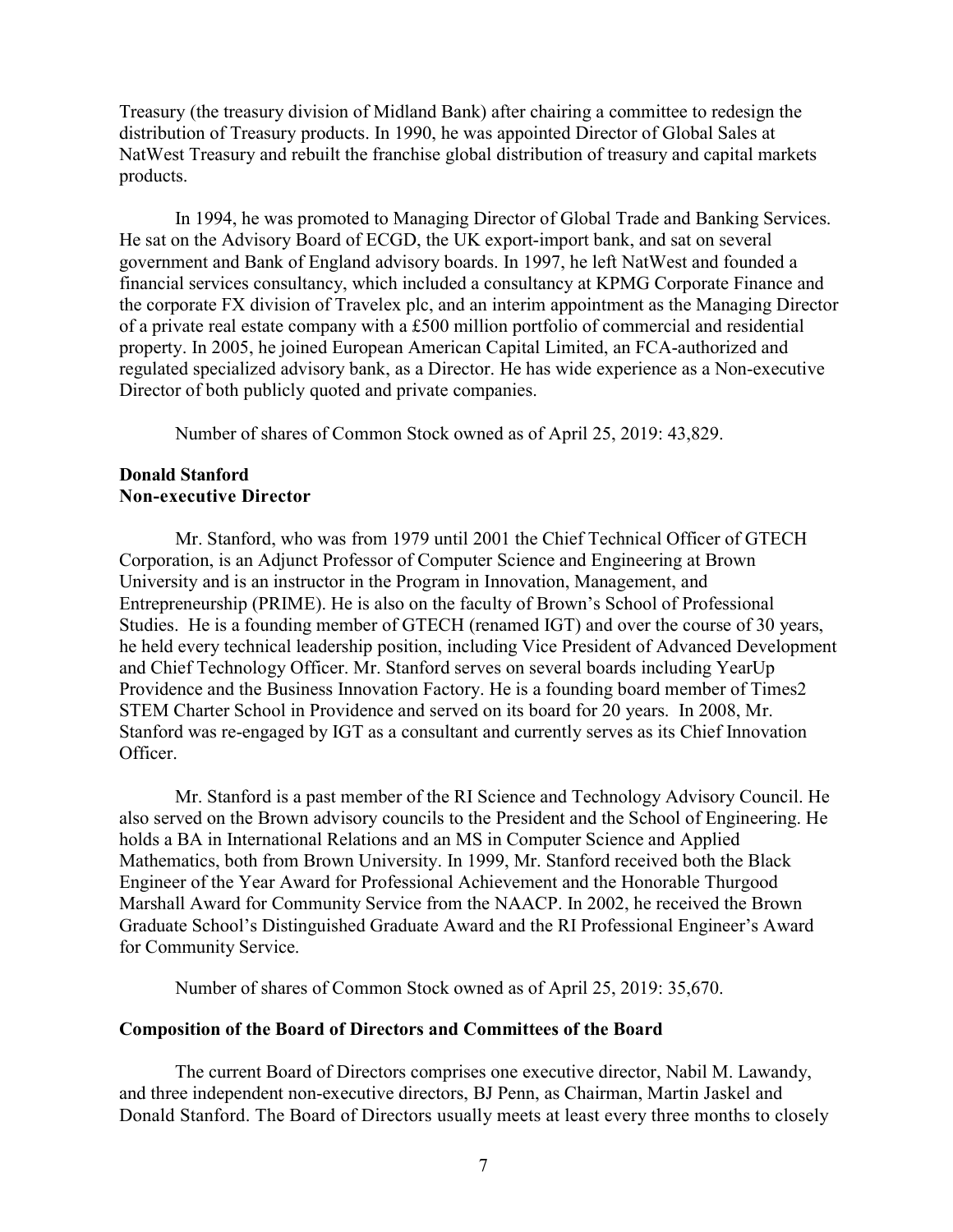monitor the progress of the Company towards the achievement of budgets, targets and strategic objectives.

The Board of Directors also operates four committees: the Audit Committee; the Compensation Committee; the Government Security Committee; and the Nominating Committee.

The Audit Committee comprises Martin Jaskel, as Chairman, Donald Stanford and Nabil M. Lawandy. It has primary responsibility for monitoring the quality of internal controls and ensuring that the financial performance of the Company is properly measured and reported on. It receives and reviews reports from the Company's management and auditor relating to the interim and annual accounts and the accounting and internal control systems in use throughout the Company.

The Compensation Committee comprises Donald Stanford, as Chairman, Martin Jaskel and BJ Penn. Among other duties, the Compensation Committee reviews the performance of the Chief Executive Officer and approves his compensation level. The committee also establishes and obtains Board of Director approval of compensation, incentive compensation plans and equity-based plans for executive officers. The committee also makes recommendations to the Board of Directors on proposals for the granting of share options and other equity incentives pursuant to any share options scheme or equity incentive scheme in operation from time to time.

The Government Security Committee comprises BJ Penn, as Chairman, and Nabil M. Lawandy. It is responsible for ensuring the implementation within the Company of all procedures, organizational matters and other aspects pertaining to the security and safeguarding of information, including the exercise of appropriate oversight and monitoring of operations to ensure that protective measures are effectively maintained and implemented.

The Nominating Committee comprises Martin Jaskel, as Chairman, BJ Penn and Donald Stanford. Among other duties, it is responsible for nominating candidates for the Board of Directors.

#### Recommendation of the Board of Directors

The Board of Directors unanimously recommends a vote FOR each of the nominees listed above to the Board of Directors of the Company.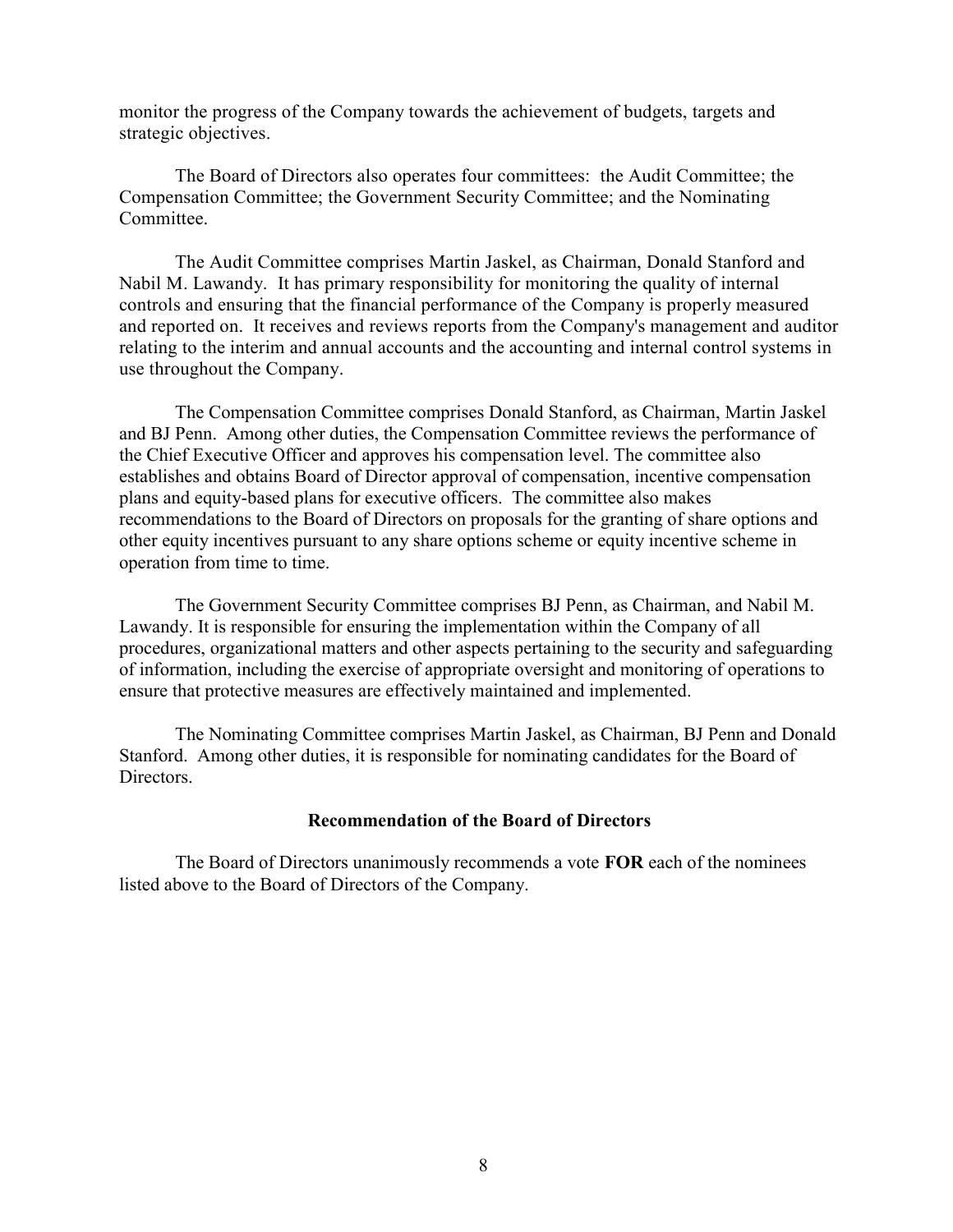## (Item 2)

## APPROVAL OF 2019 AMENDED AND RESTATED INCENTIVE COMPENSATION PLAN

On April 23, 2019, the Board of Directors unanimously authorized and adopted the Company's 2019 Amended and Restated Incentive Compensation Plan, a copy of which is attached hereto as Exhibit A (hereinafter referred to as the "Amended and Restated Plan"), and the Board of Directors is asking the stockholders to approve the Amended and Restated Plan at the Annual Meeting. As explained in more detail below, the Board of Directors is asking you to approve the Amended and Restated Plan for two primary purposes: (1) to reduce the number of shares of Common Stock currently available for new awards to eligible persons from 9,182,222 shares down to 7,000,000 shares and (2) to restore the ability of the Board of Directors to grant tax favorable "incentive stock options" to eligible persons.

The Amended and Restated Plan will become effective only if it is approved by the stockholders at the Annual Meeting. If the Amended and Restated Plan is approved by the stockholders at the Annual Meeting, it will replace the Company's existing 2007 Incentive Compensation Plan (the "Original Plan") and no further awards will be made under the Original Plan. If the Amended and Restated Plan is not approved by the stockholders at the Annual Meeting, the Original Plan will remain in effect and awards thereunder, other than new grants of incentive stock options (as explained below), may be made in the future.

About the Original Plan. The Original Plan: (i) specifies the number of shares of Common Stock reserved and available for awards thereunder, (ii) authorizes the award to eligible persons of various customary types of stock based awards, including options (both incentive stock options and nonqualified stock options), restricted stock, stock appreciation rights and bonus stock and (iii) provides that the persons eligible to receive awards under the Original Plan are limited to employees, directors and officers of the Company and other persons providing services to the Company. The Original Plan gives the Board of Directors (or a Committee thereof) the authority to determine the recipient, type and size of any award, and the terms and conditions thereof, including for example: (a) in the case of an award of options, the exercise price thereof and the time or times when the options vest and become exercisable (usually based upon the achievement of future service requirements and/or performance goals) and (b) in the case of an award of restricted stock, the restrictions on transfer and forfeiture conditions, and the time or times when such restrictions on transfer and forfeiture conditions will lapse (usually based upon the achievement of future service requirements and/or performance goals). In the case of options, the exercise price may not be less than the share price on the date of grant, and the term of the option may not exceed ten years. The Original Plan further provides for accelerated full vesting, and the lapse of any restrictions and forfeiture conditions, effective automatically upon a Change in Control, except where otherwise provided in the award agreement.

About the Amended and Restated Plan. The Amended and Restated Plan, which you are being asked to approve, is the same as the Original Plan, except for the following differences and changes: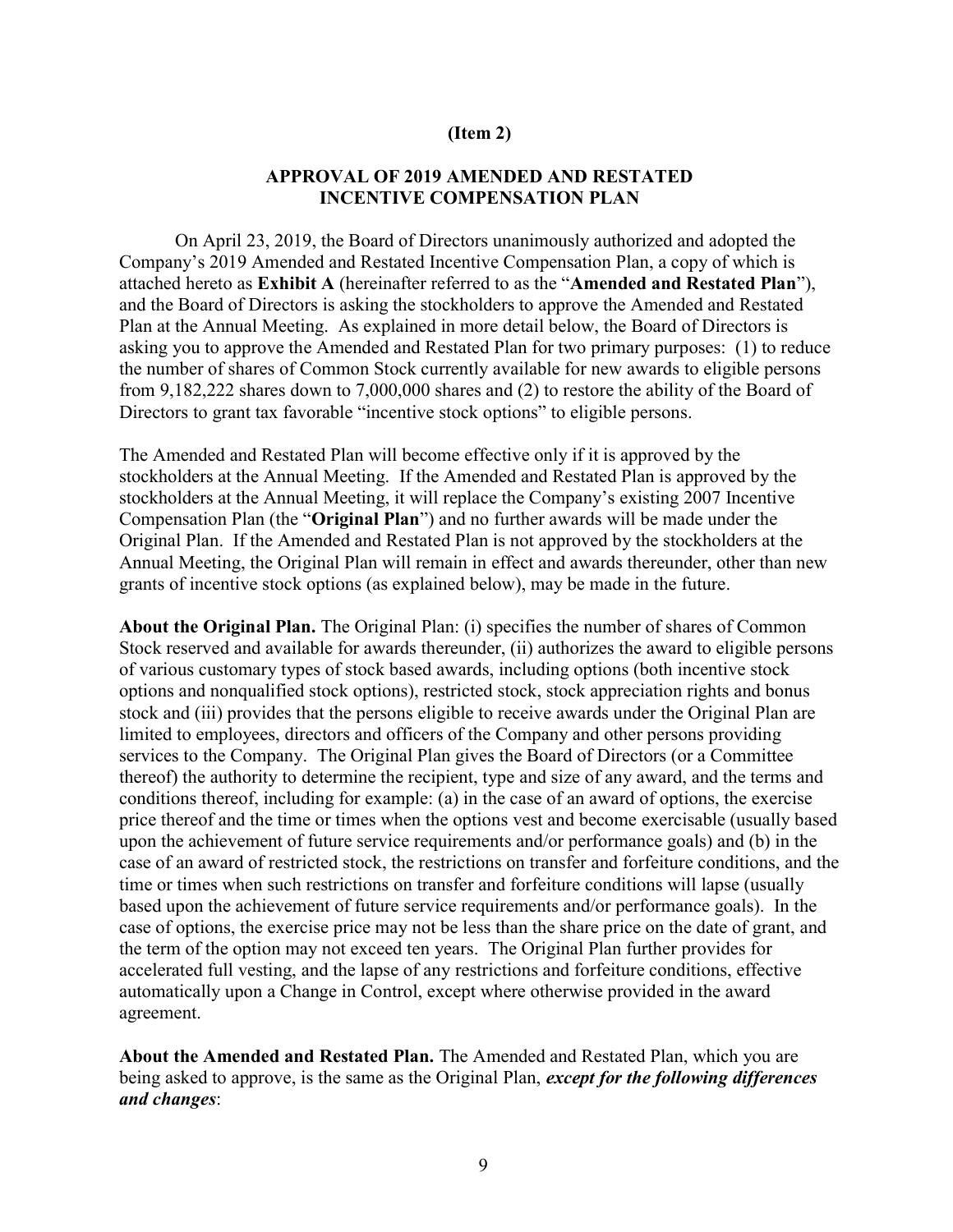- (i) If the Amended and Restated Plan is approved by you, the total number of shares of Common Stock reserved and available for delivery in connection with new awards under the Amended and Restated Plan will be equal to the sum of  $(A)$  7,000,000 shares plus (B) a number of shares equal to such portion of the 4,297,851 shares subject to outstanding awards under the Original Plan which become available for delivery under the Amended and Restated Plan by virtue of the cancelation, expiration or forfeiture of the underlying award. By contrast, if the Amended and Restated Plan is not approved by you and the Original Plan remains in effect, the total number of shares of Common Stock reserved and available for delivery in connection with new awards under the Original Plan will be equal to the sum of  $(A)$ 9,182,222 shares plus (B) a number of shares equal to such portion of the 4,297,851 shares subject to outstanding awards under the Original Plan which become available for delivery under the Original Plan by virtue of the cancelation, expiration or forfeiture of the underlying award. This will represent a 24% reduction in the pool of shares available for awards, if the Amended and Restated Plan is approved. Regardless of whether the Amended and Restated Plan is approved, the Company will continue to comply with the ABI Guidance for Share Based Schemes.
- (ii) Except for any grandfathered performance-based compensation, the US Tax Cuts and Jobs Act enacted at the end of 2017 eliminated the so-called "performance-based compensation exception", formerly available under the US Internal Revenue Code, to the \$1 million limitation on a corporation's tax deduction for compensation paid by a publicly held corporation to a covered employee. To qualify under the former exception (and thereby avoid the limitation on deductibility of compensation), the Original Plan, in compliance with the US Internal Revenue Code, placed many strictures and compliance obligations on performance-based awards thereunder. Except with respect to any grandfathered awards under the Original Plan, the Amended and Restated Plan removes these strictures and compliance obligations on a go-forward basis because, as noted above, the "performance-based compensation exception" has been eliminated by the new law. Among the strictures removed is a limitation of the Original Plan which provides that, in the absence of waiver by the Board of Directors, awards to any person in a single fiscal year may not exceed a total of 200,000 shares.
- (iii) To comply with the US Internal Revenue Code, the Amended and Restated Plan adds a new provision providing that the maximum aggregate number of shares that can be issued under the Amended and Restated Plan through incentive stock options shall not exceed the total number of shares reserved and available for delivery in connection with awards thereunder.
- (iv) The Amended and Restated Plan includes a new provision to ensure, to the extent possible, that no awards made thereunder should be subject to accelerated taxation or tax penalties under section 409A of the US Internal Revenue Code.

The foregoing description of the proposed Amended and Restated Plan is merely a summary of selected key provisions thereof and is qualified in its entirety by the complete copy of the Amended and Restated Plan attached hereto as Exhibit A.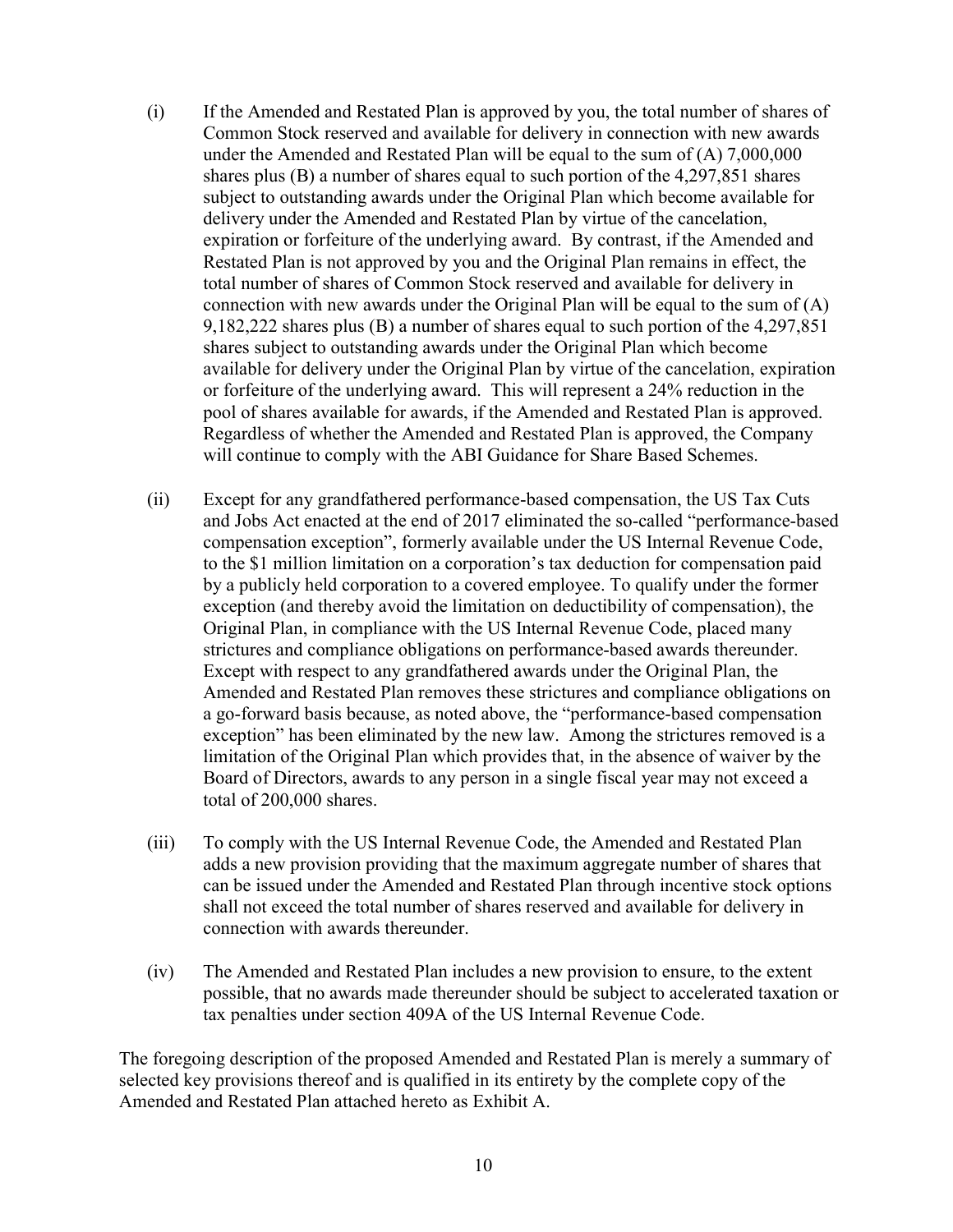Regardless of whether the Amended and Restated Plan is approved by the stockholders at the Annual Meeting, any awards which were previously granted under the Original Plan and which have not expired and remain exercisable by their terms will continue in full force and effect in accordance with the terms and conditions of the Original Plan and the applicable award agreements. As of the date of mailing of this Proxy Statement, under the Original Plan there are outstanding unexpired and unexercised options over a total of 4,297,851 shares of the Company's Common Stock. More information about the Company's outstanding options is laid out in the Compensation Committee Report, and in the footnotes to the Company's 2018 yearend audited financial statements, included within the Company's latest Annual Report, which you can access on the Company's website.

Reasons for Seeking Your Approval of the Amended and Restated Plan. The Board of Directors is seeking the stockholders' approval of the Amended and Restated Plan in order to reduce the number of shares available for awards thereunder, as explained above. The Board of Directors believes that this is advisable and in the best interests of the Company and its stockholders.

The Board of Directors is also seeking the stockholders' approval of the Amended and Restated Plan in order to restore the ability of the Board of Directors to grant "incentive stock options" to eligible persons. By way of explanation, although the Original Plan remains in effect and has a pool of shares available for future awards, the Original Plan was adopted and approved by the stockholders more than ten (10) years ago and, as a result, the Board of Directors is no longer able to grant awards of "incentive stock options" to the Company's employees. Incentive stock options are a form of option and one of the customary types of awards available under the Original Plan. Incentive stock options qualify for favorable tax treatment to the employeeawardees under the US Internal Revenue Code and are a widely used form of incentive award in the US. However, under the relevant tax laws, an incentive stock option can be granted under a company's equity incentive plan only if the plan has been approved by the company's stockholders and only if the grant is made no more than ten (10) years after the date of adoption of the plan. Because more than ten (10) years have passed since the adoption of the Original Plan, incentive stock options can no longer be granted under the Original Plan. The Board of Directors deems it advisable and in the best interests of the Company and its stockholders that the Company continue to have the ability to award incentive stock options to its employees (as well as the other customary types of awards available under the Original Plan). Accordingly, the Board of Directors is asking the stockholders to approve the Amended and Restated Plan so that the Company will continue to have the ability to do so.

Each proxy will be voted in accordance with the instructions given by the stockholder, however if no instructions are given, the proxies will be voted FOR approval of the Amended and Restated Plan. Approval of the Amended and Restated Plan requires the affirmative vote of a majority of the shares present in person or represented by proxy at the Annual Meeting and entitled to vote, and in connection therewith, an abstention has the effect of a vote "Against".

#### Recommendation of the Board of Directors

 The Board of Directors unanimously recommends a vote FOR the approval of the Company's 2019 Amended and Restated Incentive Compensation Plan.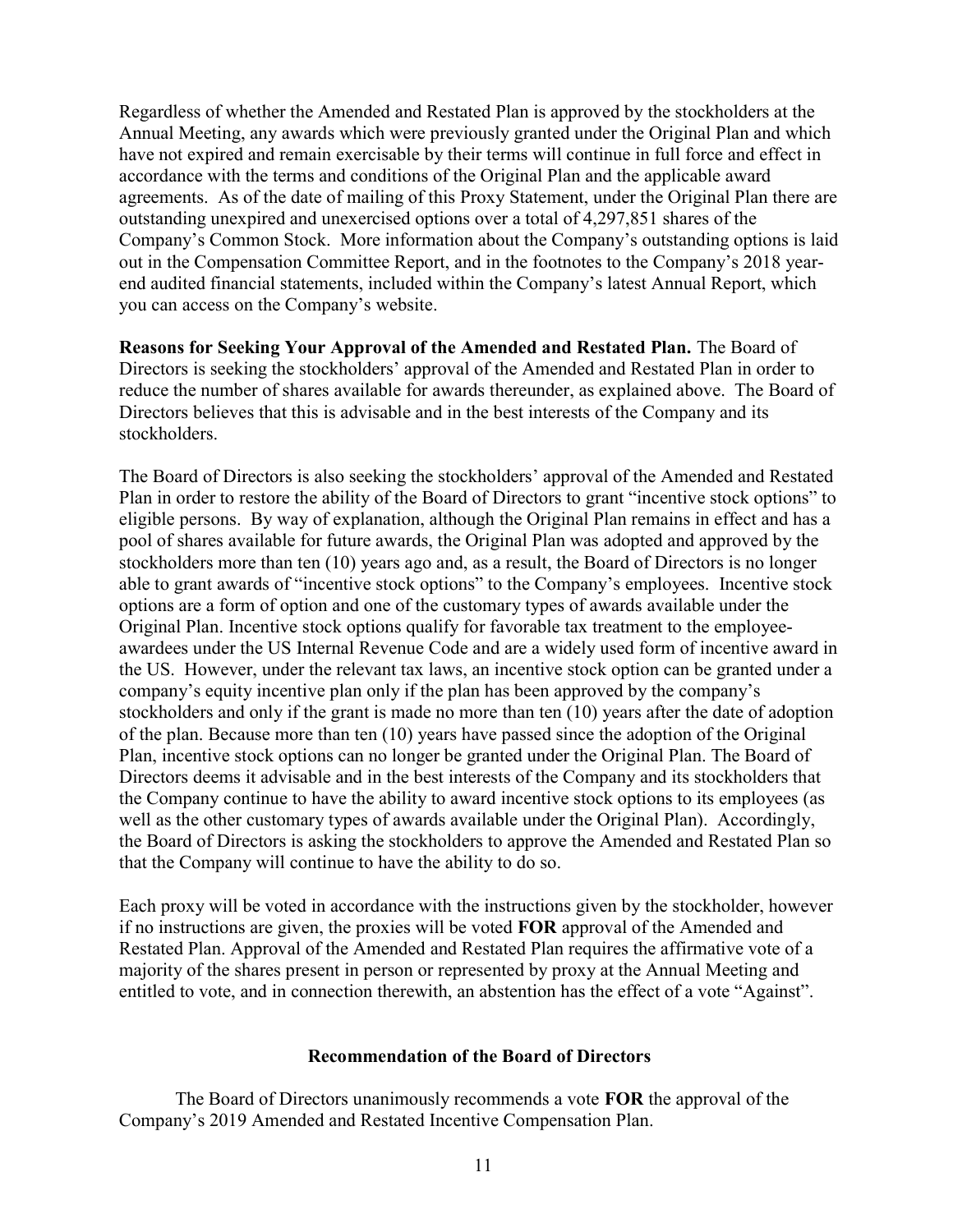#### (Item 3)

#### RATIFICATION OF INDEPENDENT AUDITORS

 The Audit Committee has appointed the firm of Miller Wachman LLP to serve as the independent auditors of the Company during the fiscal year ending December 31, 2019 and is recommending that the stockholders ratify this appointment. Although stockholder ratification is not required by the Company's organizational documents, or applicable law, the Board of Directors is submitting the selection of Miller Wachman LLP for ratification by stockholders as a matter of good corporate practice. Each proxy will be voted in accordance with the instructions given by the stockholders, however if no instructions are given, the proxies will be voted FOR approval of ratification of the appointment of the Company's auditors as specified below.

 In the event the stockholders fail to ratify the appointment, the Audit Committee will reconsider its selection. Even if the selection is ratified, the Audit Committee, in its discretion, may direct the appointment of a different independent auditing firm at any time during the year if the Audit Committee believes that such a change would be in the best interests of the Company and the stockholders.

#### Recommendation of the Board of Directors

The Board of Directors unanimously recommends a vote **FOR** the ratification of Miller Wachman LLP to serve as the Company's independent auditors for the fiscal year ending December 31, 2019.

#### Other Matters

 The stockholders are asked to consider and act upon such other business, if any, as may properly come before the Annual Meeting.

#### Notes and Information

(1) The documents noted at (i), (ii) and (iii) below are available for inspection during normal business hours at the Company's registered office on any business day and will be available at the place where the Annual Meeting is being held from 15 minutes prior to and during the meeting:

- i. Copies of the directors' letters of appointment;
- ii. Copies of the Company's Certificate of Incorporation and by-laws as currently in effect; and
- iii. A complete list of the stockholders entitled to vote at the Annual Meeting, showing the number of shares registered in the name of each stockholder and the address of each stockholder.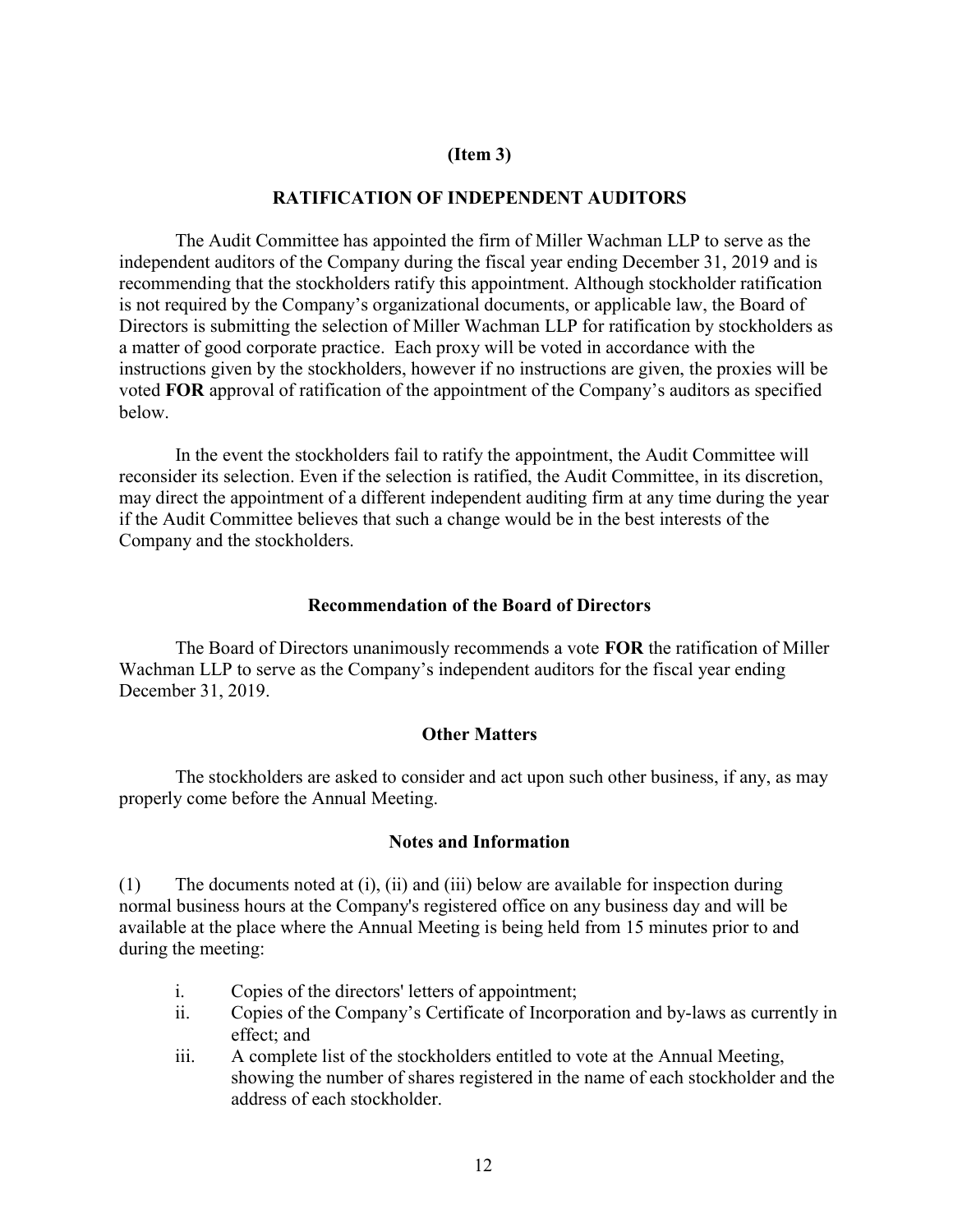(2) Stockholders intending to attend the Annual Meeting are asked to notify the Company that they will be attending the meeting at least 72 hours in advance of the Annual Meeting by emailing or writing to the Company using the email or post address below:

## info@spsy.com

Spectra Systems Corporation Attention: Annual Meeting Planning 40 Westminster Street  $-2<sup>n\overline{d}</sup>$  Floor Providence, Rhode Island 02903 United States of America

If you hold your shares through Depositary Interests, and you plan to attend the Annual Meeting, you must notify the Depositary at least 72 hours in advance of the Annual Meeting by emailing or writing to the Depositary using the email or post address below:

# UKALLDITeam2@computershare.co.uk

 Computershare Investor Services PLC The Pavillions, Bridgwater Rd. Bristol BS99 6ZY, United Kingdom

(3) To be admitted to the meeting, each stockholder must bring identification and be able to confirm their name and address as it appears on the stock register.

(4) Only holders of Common Stock on the stock register at and as of the close of business on the Record Date shall be entitled to attend and/or vote at the Annual Meeting. Such stockholders can vote in respect of the number of shares registered in their names at that time, but any subsequent changes to the stock register shall be disregarded in determining rights to attend and vote. All votes will be tabulated by Computershare Investor Services (Jersey) Limited, who will separately tabulate affirmative and negative votes and abstentions. Broker non-votes and a stockholder who is present in person or by proxy and who abstains from taking any of the stockholder action described in this Proxy Statement will be included in the number of stockholders present at the Annual Meeting for the purpose of determining the presence of a quorum. Abstentions will not be counted in any of proposals because they are not considered votes cast.

(5) Any stockholder entitled to attend and vote at the Annual Meeting is entitled to appoint one or more proxies (who need not be stockholders of the Company) to attend, and vote in the place of the stockholder. Completion and return of a Form of Proxy or Form of Instruction or voting online as applicable will not preclude a stockholder from attending and voting at the meeting in person, should he or she subsequently decide to do so. A Form of Proxy or Form of Instruction, as applicable, which may be used to make such appointment and give proxy instructions is enclosed.

 To be effective, a duly completed Form of Proxy or electronically voting by accessing the website www.investorcentre.co.uk/eproxy together with any power of attorney or other authority under which it is signed or a notarially certified copy of such power or authority, must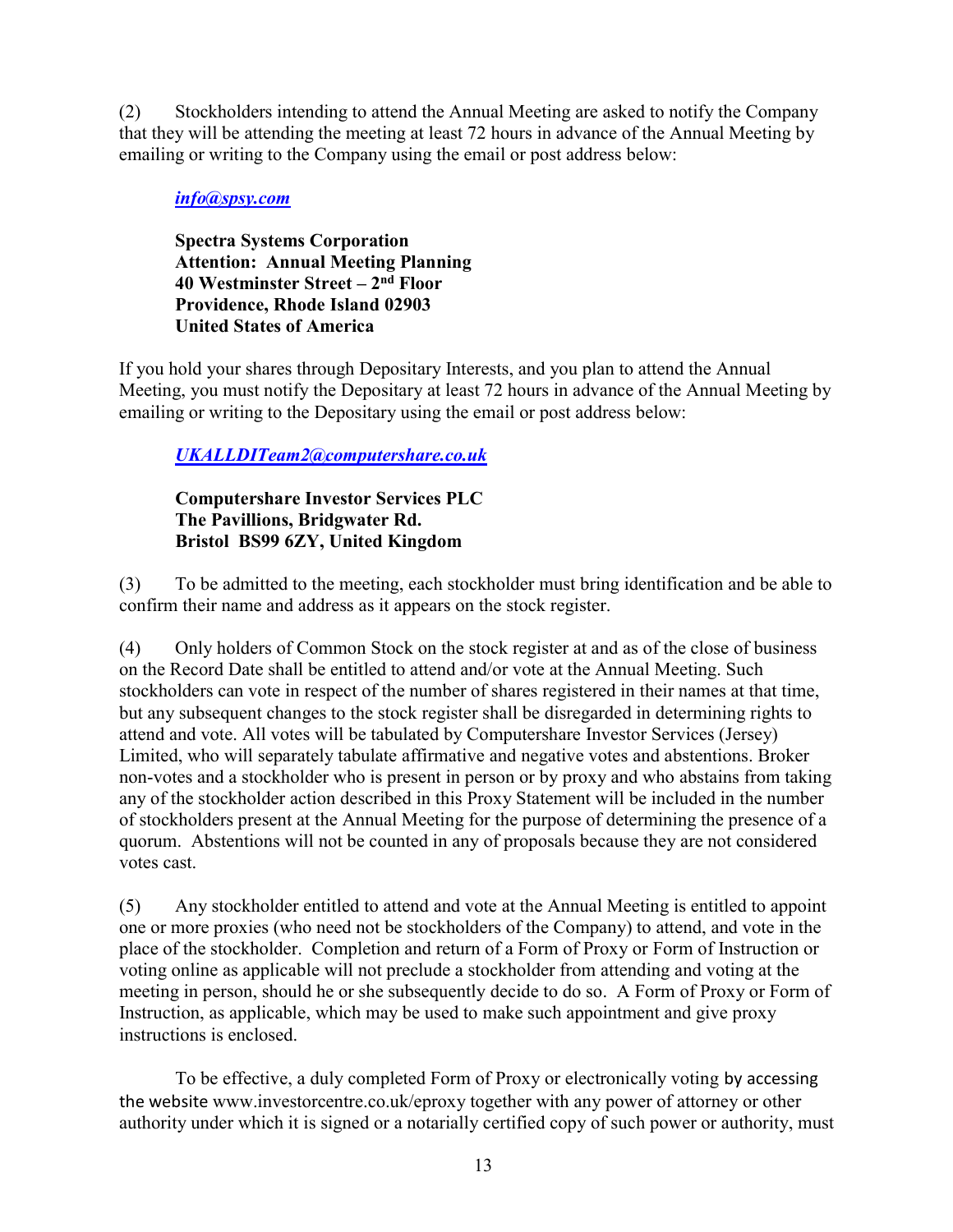reach Computershare Investor Services (Jersey) Limited, The Pavilions, Bridgwater Road, Bristol, BS99 6ZY, United Kingdom by 9:30 a.m. Eastern Standard Time (2:30 p.m. BST) on Thursday, June 20, 2019 (or not less than 48 hours before the time fixed for any adjourned meeting).

 To be effective, a duly completed Form of Instruction or vote via the CREST system, together with any power of attorney or other authority under which it is signed or a notarially certified copy of such power or authority, must reach Computershare Investor Services PLC, The Pavilions, Bridgwater Road, Bristol, BS99 6ZY, United Kingdom by 2:30 p.m. BST on Wednesday, June 19, 2019.

(6) If two or more valid but differing appointments of a proxy are received in respect of the same share for use at the same meeting, the one which is last received (regardless of its date or the date of its signature) shall be treated as replacing and revoking the others as regards that share; if the Company is unable to determine which was last received, none of them shall be treated as valid in respect of that share.

(7) A stockholder must inform the Company in writing of any termination of the authority of a proxy.

(8) Any corporation which is a stockholder can appoint one or more corporate representatives who may exercise on its behalf all of its powers as a stockholder provided that, if it is appointing more than one corporate representative, it does not do so in relation to the same shares.

(9) At, or as soon as practicable following the Annual Meeting, the results of the voting at the meeting and the number of abstentions, votes cast for and against and the number of votes withheld in respect of each resolution will be announced publicly and placed on the Company's website (www.ir.spsy.com).

(10) A copy of this Notice of the Annual Meeting of Stockholders and Proxy Statement together with the Company's Annual Report for 2018 can be found at the Company's website (www.ir.spsy.com).

(11) The Company's by-laws contain an advance notice provision which regulates a stockholder's ability to submit nominations of directors and other proposals at the Company's Annual Meetings. In addition to the other requirements set forth in the Company's by-laws, in order to be considered timely for possible inclusion at the Company's next Annual Meeting in 2020, notice of a stockholder proposal containing the information specified in the Company's by-laws must be received at the principal executive offices of the Company not later than the close of business on the  $90<sup>th</sup>$  day nor earlier than the close of business on the  $120<sup>th</sup>$  day prior to the first anniversary of the 2019 Annual Meeting, provided, however, that in the event that the date of the 2020 Annual Meeting is advanced more than 30 days prior to or delayed by more than 30 days after the anniversary of the 2019 Annual Meeting, notice by the stockholder to be timely must be delivered not earlier than the close of business on the  $120<sup>th</sup>$  day prior to the 2020 Annual Meeting and not later than the close of business on the later of the  $90<sup>th</sup>$  day prior to the 2020 Annual Meeting or the  $10<sup>th</sup>$  day following the day on which public announcement of the date of the 2020 Annual Meeting is first made. In no event shall the public announcement of an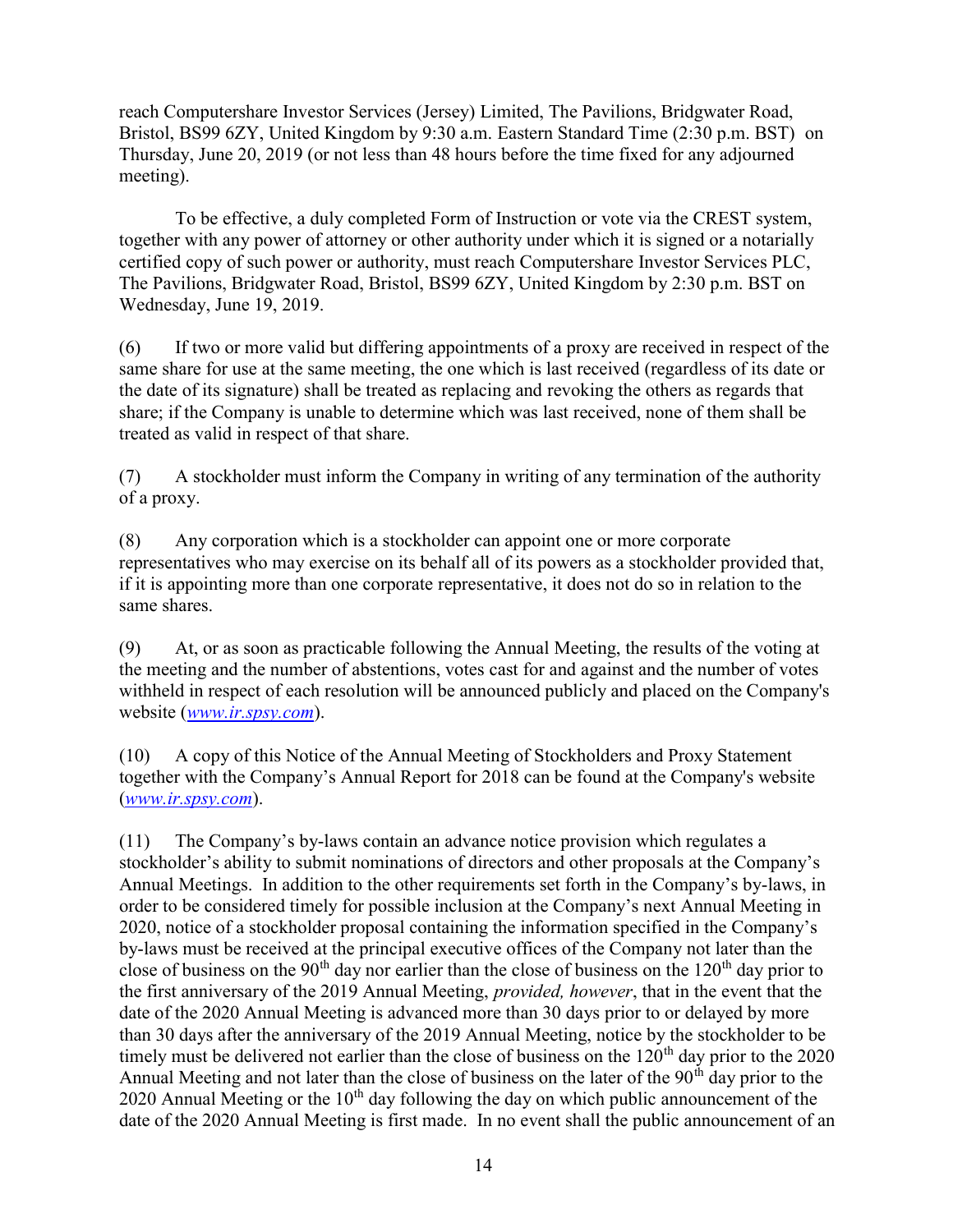adjournment of an annual meeting commence a new time period for the giving of a stockholder's notice as described above.

 The submission of a stockholder proposal does not guarantee that it will be included in the Company's Proxy Statement.

 The Company reserves the right to reject, rule out of order or take other appropriate action with respect to any proposal that does not comply with these and other applicable requirements.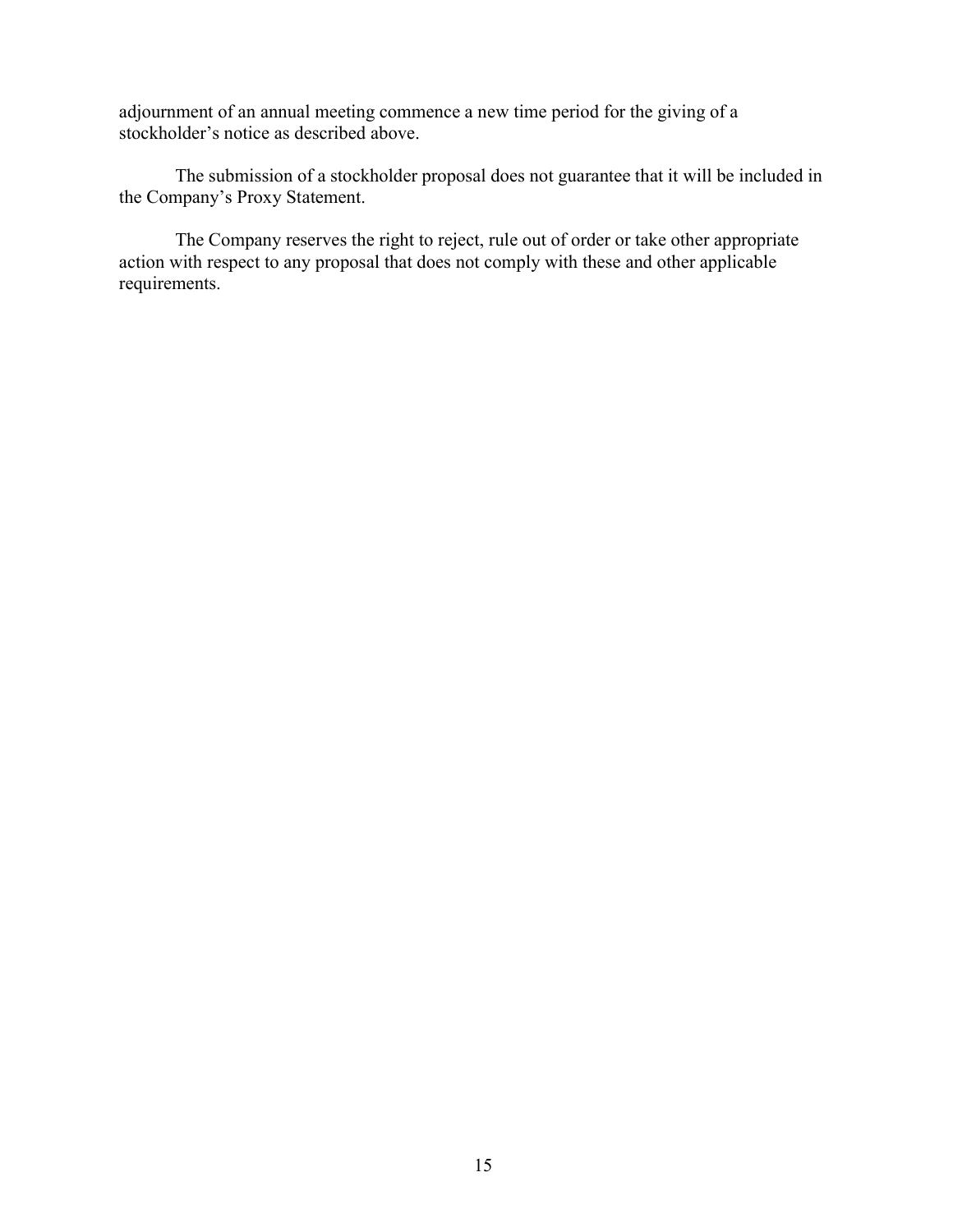# EXHIBIT A

# SPECTRA SYSTEMS CORPORATION 2019 AMENDED AND RESTATED INCENTIVE COMPENSATION PLAN

See attached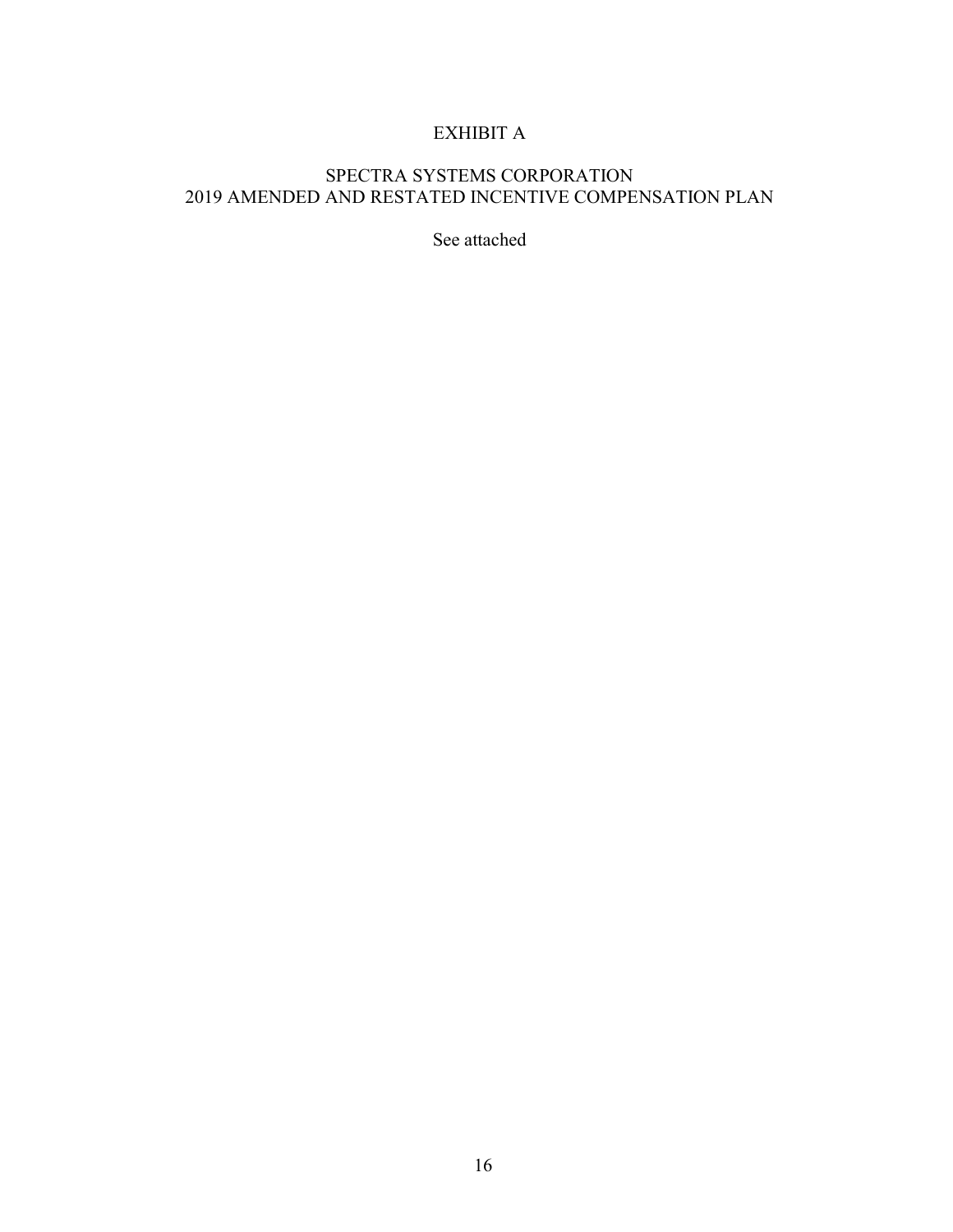# EXHIBIT A

# SPECTRA SYSTEMS CORPORATION

# 2019 AMENDED AND RESTATED INCENTIVE COMPENSATION PLAN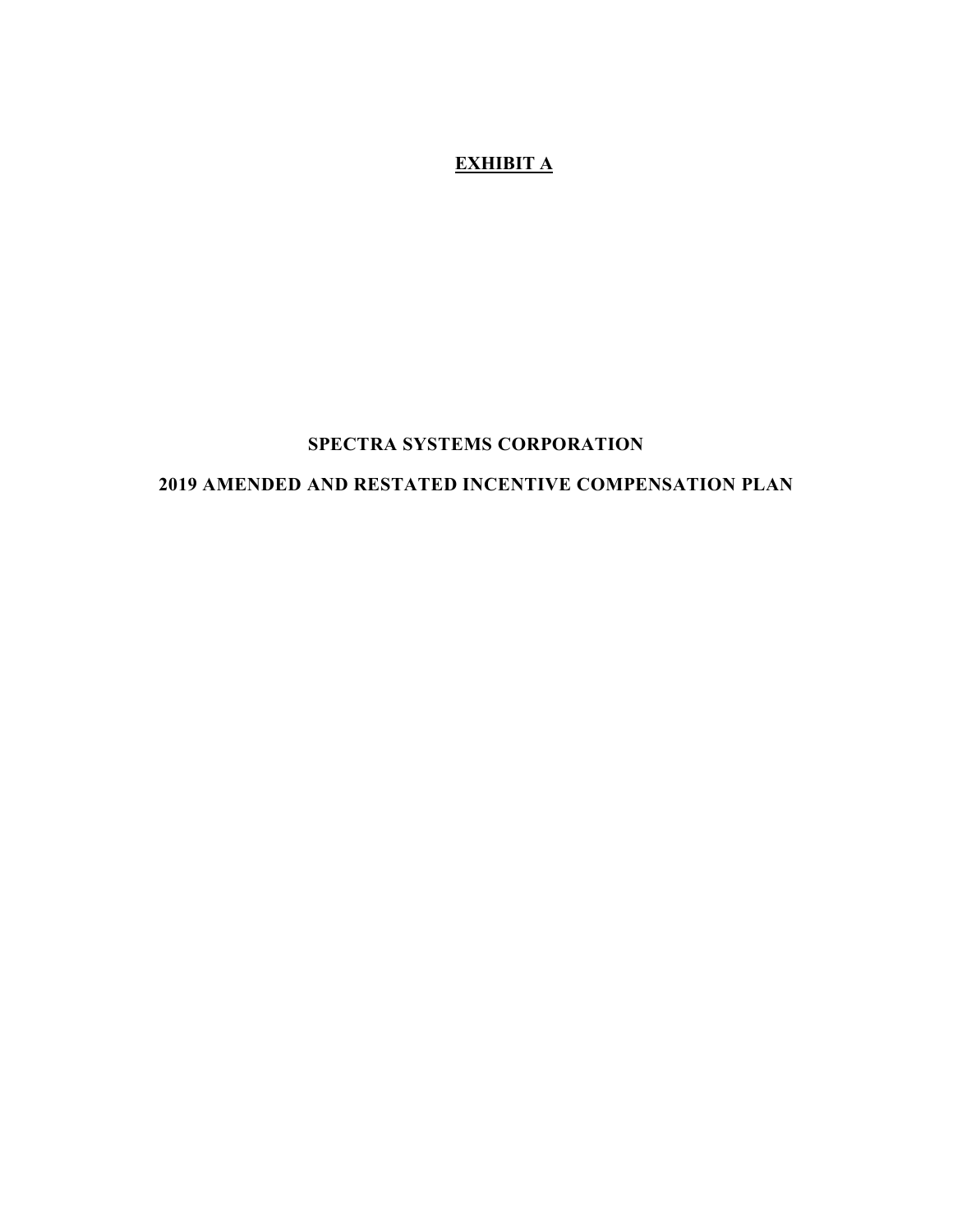| Section | Page Number |
|---------|-------------|
|         |             |
|         |             |
| 3.      |             |
| 4.      |             |
| 5.      |             |
| 6.      |             |
| 7.      |             |
| 8.      |             |
| 9.      |             |

# **TABLE OF CONTENTS**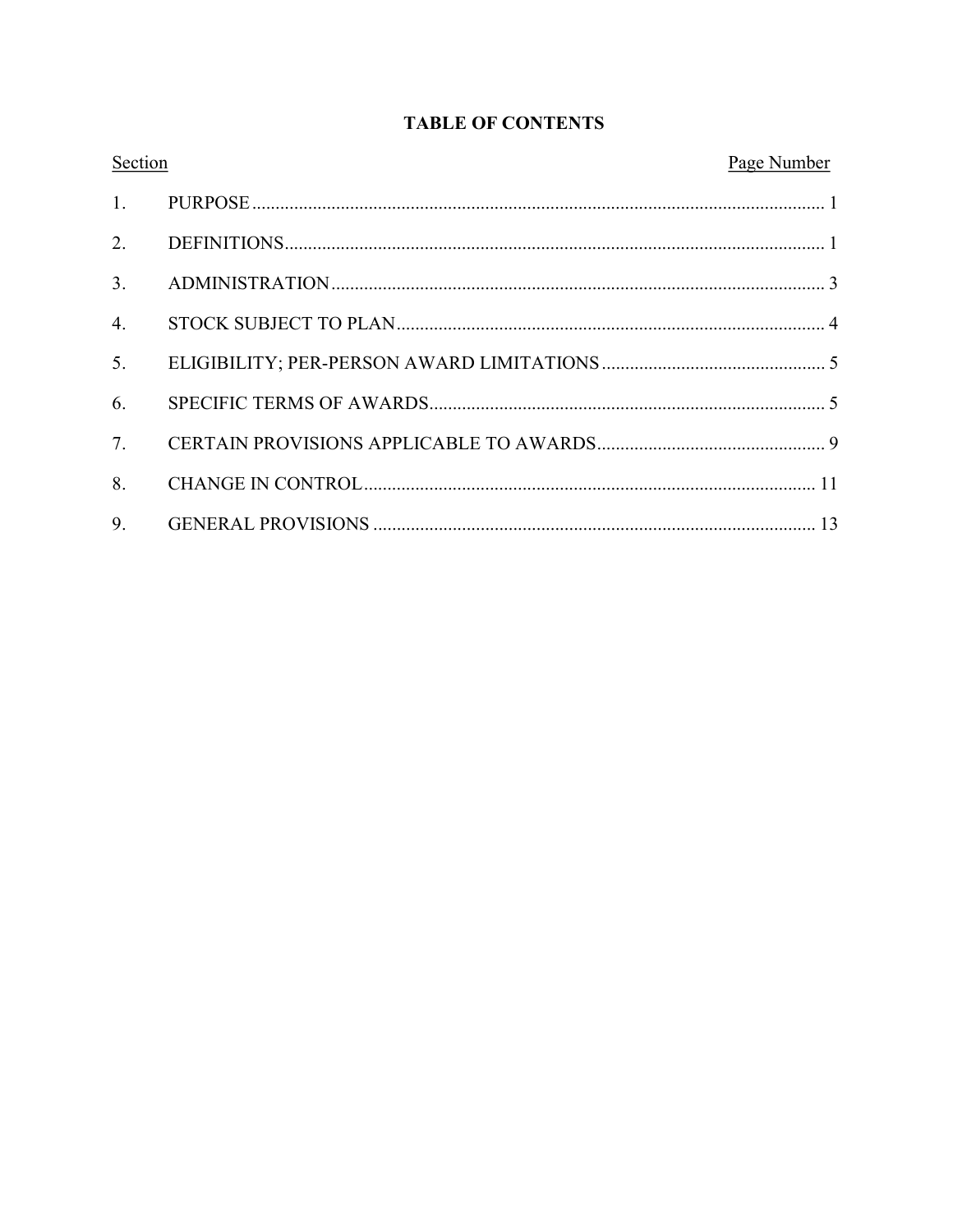# SPECTRA SYSTEMS CORPORATION

## 2019 AMENDED AND RESTATED INCENTIVE COMPENSATION PLAN

## 1. PURPOSE

The purpose of this 2019 Amended and Restated Incentive Compensation Plan (the "Plan") is to assist Spectra Systems Corporation, a Delaware corporation (the "Company"), and its subsidiaries in attracting, retaining and rewarding high-quality executives, employees and other persons who provide services to the Company and/or its subsidiaries, enabling such persons to acquire or increase a proprietary interest in the Company to strengthen the mutuality of interests between such persons and the Company's shareholders, and providing such persons with annual and long-term performance incentives to expend their maximum efforts in the creation of shareholder value. Except as otherwise expressly provided in Section 9(l) hereof, the Plan amends, restates and supersedes the Original Plan.

## 2. DEFINITIONS

For purposes of the Plan, the following terms shall be defined as set forth below:

- (a) "Award" means any Option, SAR (including Limited SAR), Restricted Stock, Stock granted as a bonus or in lieu of another award, Other Stock-Based Award, together with any other right or interest granted to a Participant under the Plan.
- (b) "Beneficiary" means the person, persons, trust or trusts which have been designated by a Participant in his or her most recent written beneficiary designation filed with the Committee to receive the benefits specified under the Plan upon such Participant's death or to which Awards or other rights are transferred if and to the extent permitted under Section 9(b) hereof. If, upon a Participant's death, there is no designated Beneficiary or surviving designated Beneficiary, then the term "Beneficiary" means person, persons, trust or trusts entitled by will or the laws of descent and distribution to receive such benefits.
- (c) "Beneficial Owner" shall have the meaning ascribed to such term in Rule 13d-3 under the Exchange Act and any successor to Rule 13d-3.
- (d) "Board" means the Company's Board of Directors.
- (e) "Change in Control" means Change in Control as defined in Section 8(b) of the Plan.
- (f) "Change in Control Price" means the amount calculated in accordance with Section 8(c) of the Plan.
- (g) "Code" means the Internal Revenue Code of 1986, as amended from time to time, including regulations and administrative guidance promulgated thereunder, and successor provisions and regulations thereto.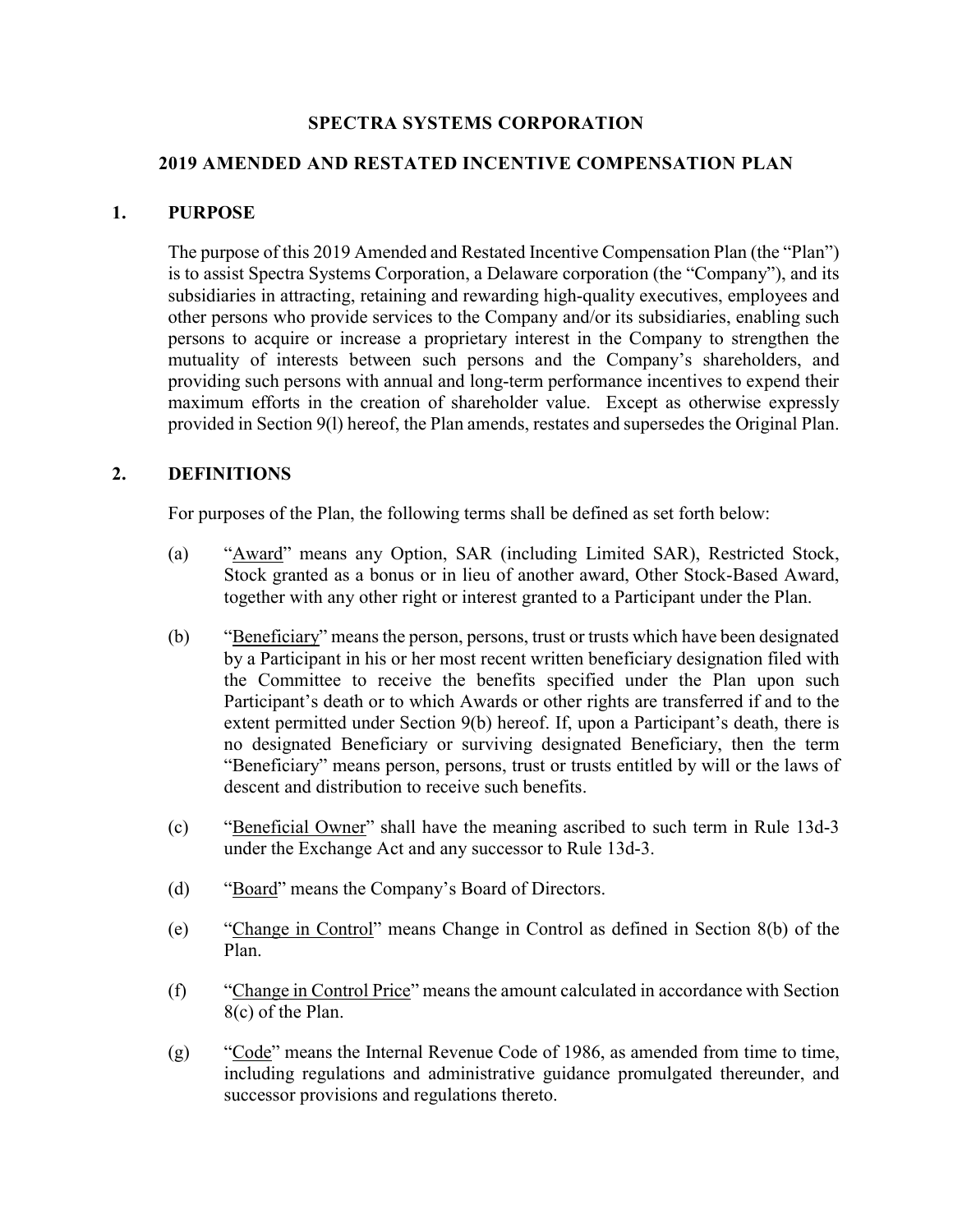- (h) "Committee" means a committee of two or more directors designated by the Board to administer the Plan; provided, however, that, unless otherwise determined by the Board, the Committee shall consist solely of two or more directors, each of whom shall be a "non-employee director" within the meaning of Rule 16b-3, unless administration of the Plan by "non-employee directors" is not then required in order for exemptions under Rule 16b-3 to apply to transactions under the Plan.
- (i) "Company" shall have the meaning set forth in Section 1.
- (i) "Effective Date" means the date set forth in Section  $9(m)$ .
- (k) "Eligible Person" means each Executive Officer and other officers and employees of the Company or of any subsidiary, and other persons who provide services to the Company or any of its subsidiaries, including directors of the Company. An employee on leave of absence may be considered as still in the employ of the Company or a subsidiary for purposes of eligibility for participation in the Plan.
- (l) "Exchange Act" means the Securities Exchange Act of 1934, as amended from time to time, including rules thereunder and successor provisions and rules thereto.
- (m) "Executive Officer" means an executive officer of the Company as defined under the Exchange Act.
- (n) "Fair Market Value" means the fair market value of Stock, Awards or other property as determined by the Committee or under procedures established by the Committee. Unless otherwise determined by the Committee, the Fair Market Value of Stock shall be the closing price of a share of Stock, as quoted on the Nasdaq Small Cap Market, the Nasdaq NMS, the American Stock Exchange, the New York Stock Exchange, the Alternative Investment Market of the London Stock Exchange or any other stock exchange or automated quotation system on which the Company's stock is then traded, on the date on which the determination of fair market value is being made or, if no shares of Stock were traded on such date, the last trading date prior thereto.
- (o) "Incentive Stock Option" or "ISO" means any Option intended to be and designated as an incentive stock option within the meaning of Code Section 422 or any successor provision thereto.
- (p) "Limited SAR" means a right granted to a Participant under Section 6(c) hereof.
- (q) "Option" means a right, granted to a Participant under Section 6(b) hereof, to purchase Stock or other Awards at a specified price during specified time periods.
- (r) "Original Plan" means the 2007 Incentive Compensation Plan of the Company.
- (s) "Other Stock-Based Awards" means Awards granted to a Participant under Section 6(f) hereof.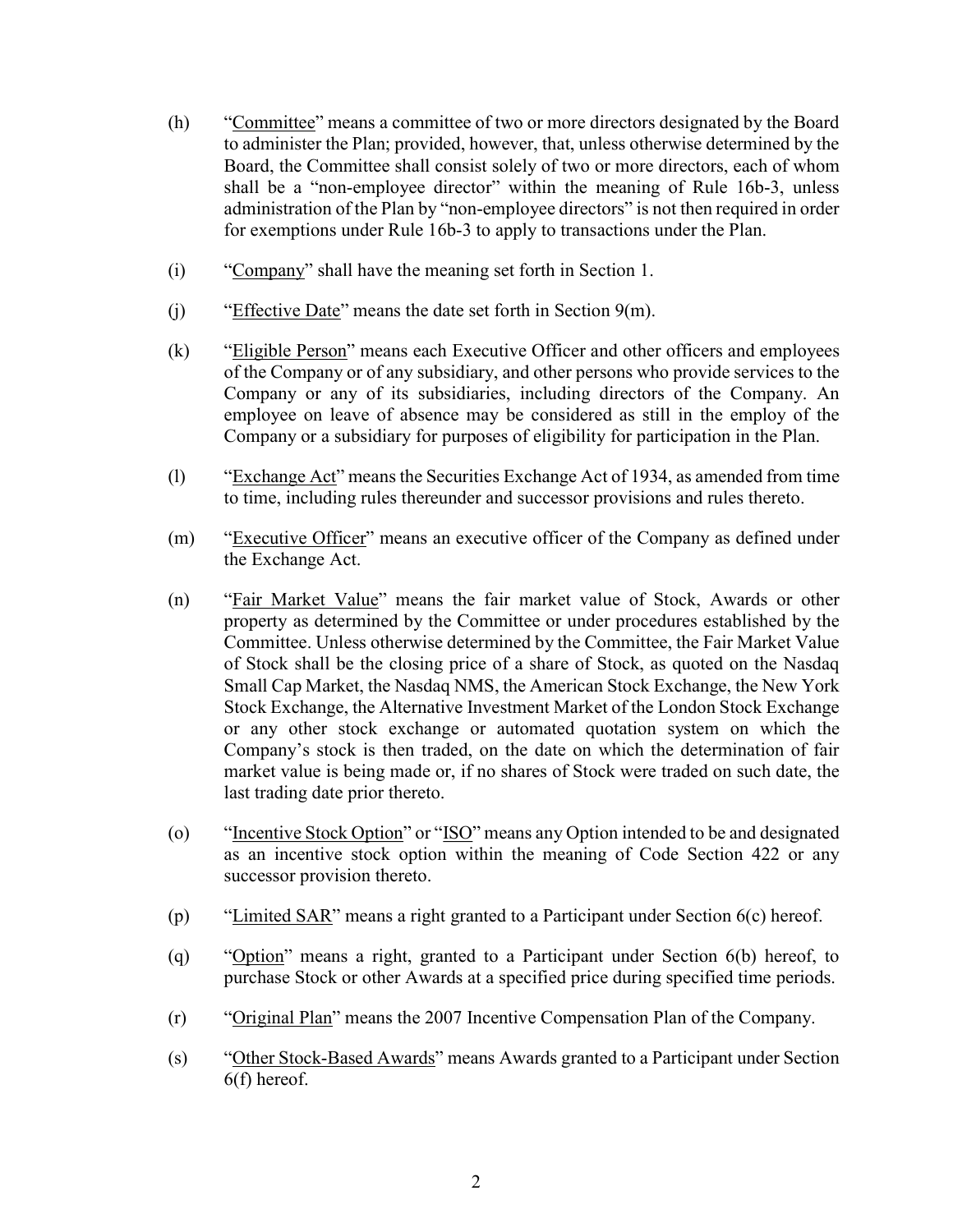- (t) "Participant" means a person who has been granted an Award under the Plan which remains outstanding, including a person who is no longer an Eligible Person.
- (u) "Person" shall have the meaning ascribed to such term in Section 3(a)(9) of the Exchange Act and used in Sections 13(d) and 14(d) thereof, and shall include a "group" as defined in Section 13(d) thereof.
- (v) "Plan" shall have the meaning set forth in Section 1.
- (w) "Qualified Member" means a member of the Committee who is a "Non-Employee Director" within the meaning of Rule 16b-3(b)(3).
- (x) "Restricted Stock" means Stock granted to a Participant under Section 6(d) hereof, that is subject to certain restrictions and to a risk of forfeiture.
- (y) "Rule 16b-3" means Rule 16b-3, as from time to time in effect and applicable to the Plan and Participants, promulgated by the Securities and Exchange Commission under Section 16 of the Exchange Act.
- (z) "Stock" means the Company's Common Stock, par value \$0.01 per share, and such other securities as may be substituted (or resubstituted) for Stock pursuant to Section 9(c) hereof.
- (aa) "Stock Appreciation Right" or "SAR" means a right granted to a Participant under Section  $6(c)$  hereof.

# 3. ADMINISTRATION

- (a) Authority of the Committee. The Plan shall be administered by the Committee except to the extent the Board elects to administer the Plan, or except to the extent applicable law limits the Board's authority to delegate any responsibility. In either such case, references herein to the "Committee" shall be deemed to include or be references to the "Board," as the case may be. The Committee shall have full and final authority, in each case subject to and consistent with the provisions of the Plan, to select Eligible Persons to become Participants, grant Awards, determine the type, number and other terms and conditions of, and all other matters relating to, Awards, prescribe Award agreements (which need not be identical for each Participant) and rules and regulations for the administration of the Plan, construe and interpret the Plan and Award agreements and correct defects, supply omissions or reconcile inconsistencies therein, and to make all other decisions and determinations as the Committee may deem necessary or advisable for the administration of the Plan.
- (b) Manner of Exercise of Committee Authority. At any time that a member of the Committee is not a Qualified Member, any action of the Committee relating to an Award granted or to be granted to a Participant who is then subject to Section 16 of the Exchange Act in respect of the Company, may be taken either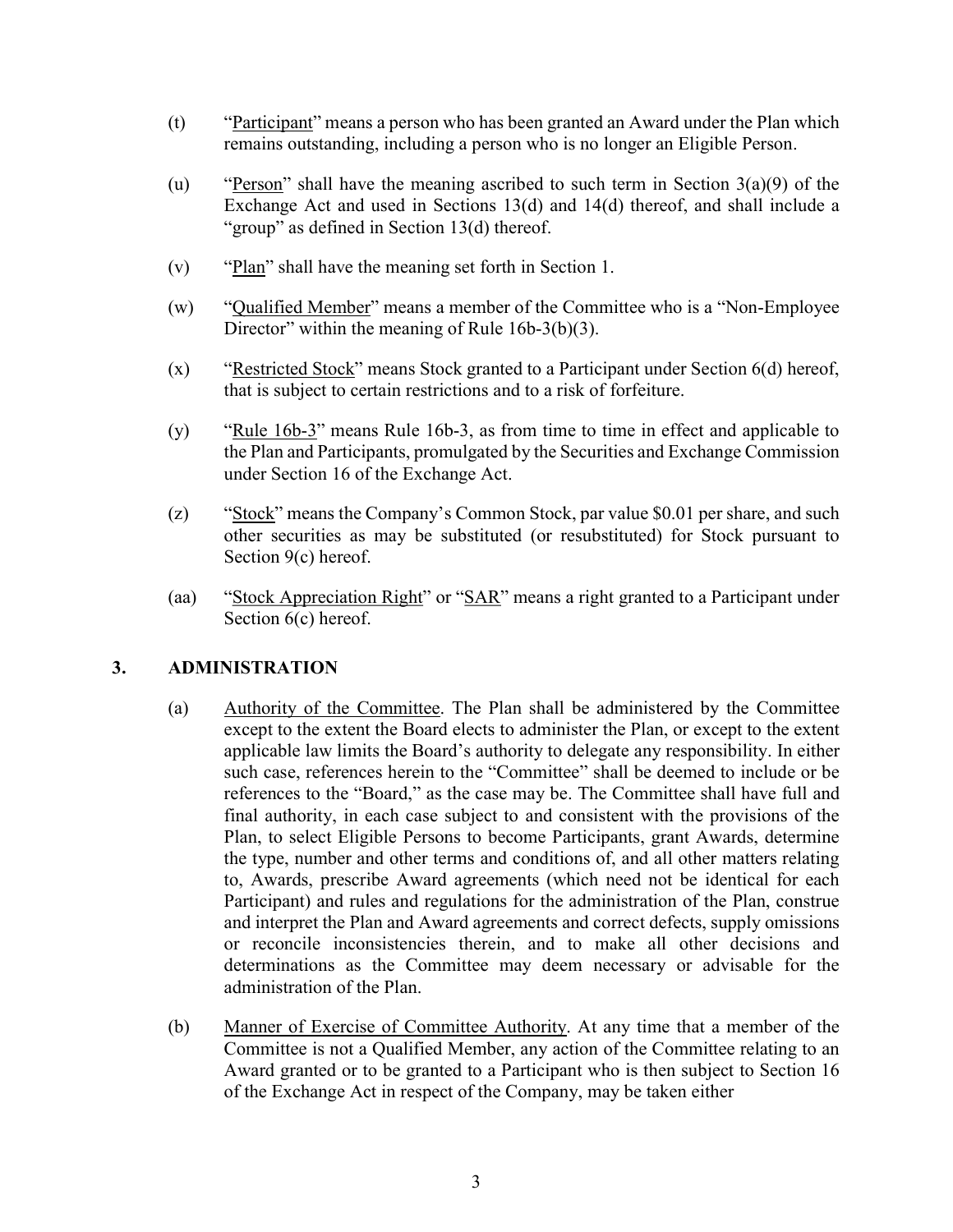- (i) by a subcommittee, designated by the Committee, composed solely of two or more Qualified Members, or
- (ii) by the Committee, but with each such member who is not a Qualified Member abstaining or recusing himself or herself from such action; provided, however, that, upon such abstention or recusal, the voting members group of the Committee remains composed solely of two or more Qualified Members.

Such action, authorized by such a subcommittee or by the Committee upon the abstention or recusal of such non-Qualified Member(s), shall be the action of the Committee for purposes of the Plan. Any action of the Committee shall be final, conclusive and binding on all persons, including the Company, its subsidiaries, Participants, Beneficiaries, transferees under Section 9(b) hereof or other persons claiming rights from or through a Participant, and shareholders. The express grant of any specific power to the Committee, and the taking of any action by the Committee, shall not be construed as limiting any power or authority of the Committee. To the extent permitted under applicable law, the Committee may delegate to officers or managers of the Company or any subsidiary, or committees thereof, the authority, subject to such terms as the Committee shall determine, to perform such functions, including administrative functions, as the Committee may determine, to the extent that such delegation will not result in the loss of an exemption under Rule 16b-3(d)(1) for Awards granted to Participants subject to Section 16 of the Exchange Act in respect of the Company. The Committee may appoint agents to assist it in administering the Plan. The Committee may revoke any delegation or allocation of authority at any time, in accordance with applicable law.

(c) Limitation of Liability. The Committee and each member thereof shall be entitled to, in good faith, rely or act upon any report or other information furnished to him or her by any executive officer, other officer or employee of the Company or a subsidiary, the Company's independent auditors, consultants or any other agents assisting in the administration of the Plan. Members of the Committee and any officer or employee of the Company or a subsidiary acting at the direction or on behalf of the Committee shall not be personally liable for any action or determination taken or made in good faith with respect to the Plan and shall, to the extent permitted by law, be fully indemnified and protected by the Company with respect to any such action or determination.

# 4. STOCK SUBJECT TO PLAN

- (a) Overall Number of Shares Available for Delivery. Subject to adjustment as provided in Section 9(c) hereof, the total number of shares of Stock reserved and available for delivery in connection with Awards under the Plan shall be:
	- (i) Seven million  $(7,000,000)$ , plus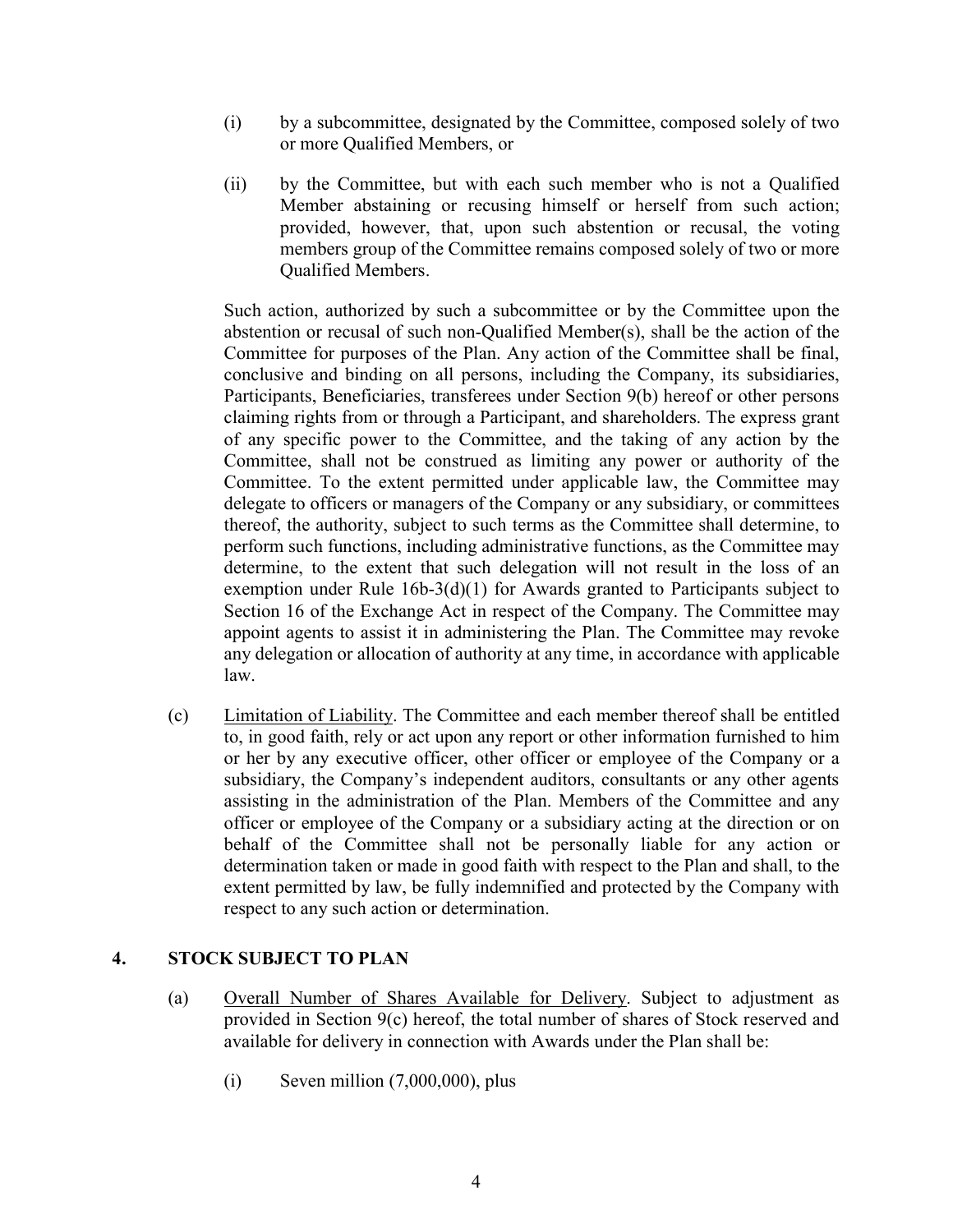- (ii) the number of shares of Stock subject to awards under the Original Plan which become available in accordance with Section 4(c) hereof after the date on which shareholders of the Company approve the adoption of the Plan. Any shares of Stock delivered under the Plan shall consist of authorized and unissued shares or treasury shares.
- (b) Application of Limitation to Grants of Awards. No Award may be granted if the number of shares of Stock to be delivered in connection with such Award or, in the case of an Award relating to shares of Stock but settleable only in cash (such as cash-only SARs), the number of shares to which such Award relates, exceeds the number of shares of Stock remaining available under the Plan minus the number of shares of Stock issuable in settlement of or relating to then-outstanding Awards. The Committee may adopt reasonable counting procedures to ensure appropriate counting, avoid double counting (as, for example, in the case of tandem or substitute awards) and make adjustments if the number of shares of Stock actually delivered differs from the number of shares previously counted in connection with an Award.
- (c) Availability of Shares Not Delivered under Awards. Shares of Stock subject to an Award under the Plan or award under the Original Plan that is canceled, expired, forfeited, settled in cash or otherwise terminated without a delivery of shares to the Participant, including
	- (i) the number of shares withheld in payment of any exercise or purchase price of an Award or award or taxes relating to Awards or awards, and
	- (ii) the number of shares surrendered in payment of any exercise or purchase price of an Award or award or taxes relating to any Award or award,

will again be available for Awards under the Plan, except that if any such shares could not again be available for Awards to a particular Participant under any applicable law or regulation, such shares shall be available exclusively for Awards to Participants who are not subject to such limitation.

# 5. ELIGIBILITY

Awards may be granted under the Plan only to Eligible Persons.

## 6. SPECIFIC TERMS OF AWARDS

(a) General. Awards may be granted on the terms and conditions set forth in this Section 6. In addition, the Committee may impose on any Award or the exercise thereof, at the date of grant or thereafter (subject to Section 9(f)), such additional terms and conditions, not inconsistent with the provisions of the Plan, as the Committee shall determine, including terms requiring forfeiture of Awards in the event of termination of employment by the Participant and terms permitting a Participant to make elections relating to his or her Award. The Committee shall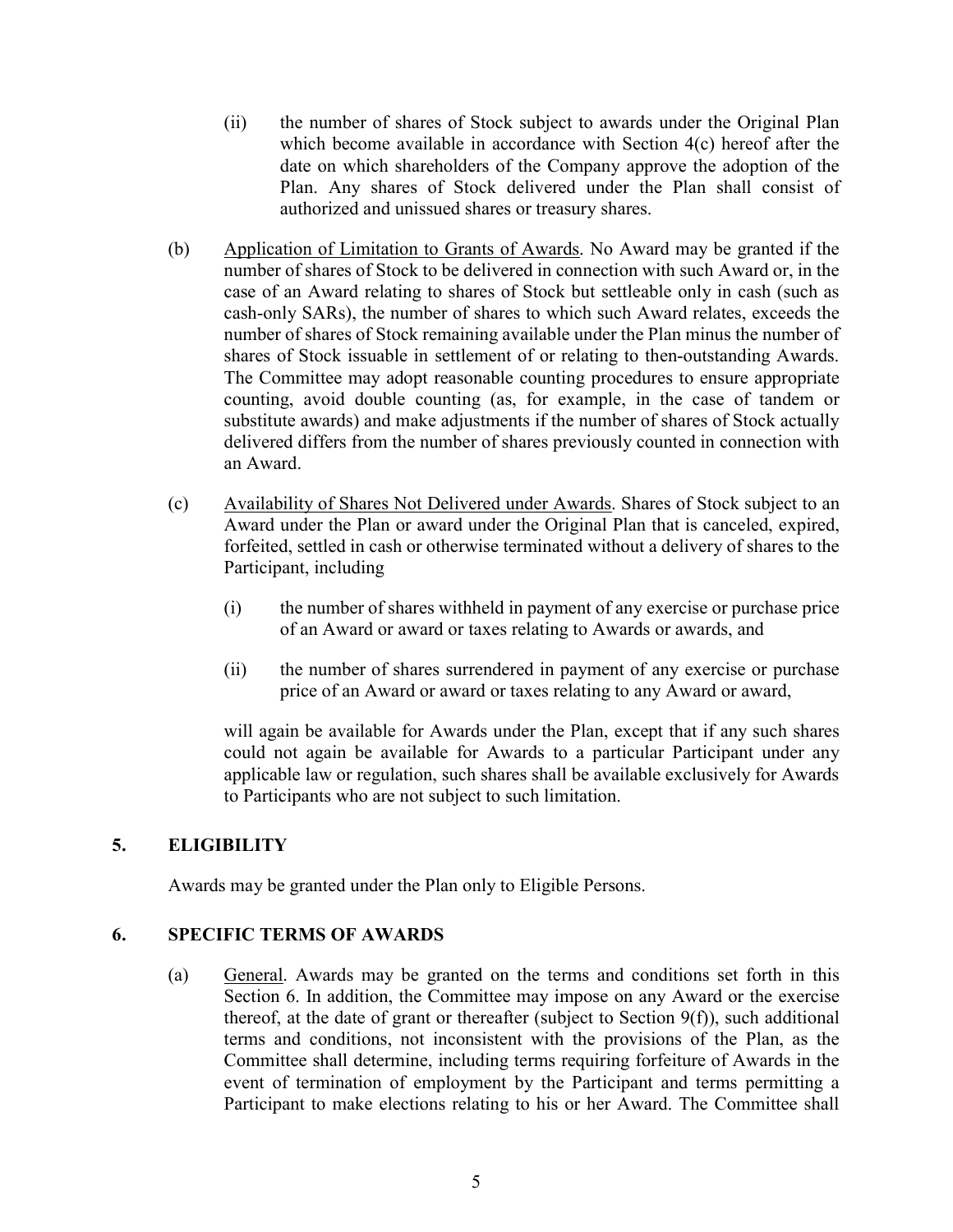retain full power and discretion to accelerate, waive or modify, at any time, any term or condition of an Award that is not mandatory under the Plan. Except in cases in which the Committee is authorized to require other forms of consideration under the Plan, or to the extent other forms of consideration must be paid to satisfy the requirements of the Delaware General Corporation Law, no consideration other than services may be required for the grant (but not the exercise) of any Award.

- (b) Options. The Committee is authorized to grant Options to Participants on the following terms and conditions:
	- (i) Exercise Price. The exercise price per share of Stock purchasable under an Option shall be determined by the Committee, provided that such exercise price shall be not less than the Fair Market Value of a share of Stock on the date of grant of such Option except as provided under Section 7(a) hereof.
	- (ii) Time and Method of Exercise. The Committee shall determine the time or times at which or the circumstances under which an Option may be exercised in whole or in part (including based on achievement of performance goals and/or future service requirements), the methods by which such exercise price may be paid or deemed to be paid, the form of such payment including, without limitation, cash, Stock, other Awards or awards granted under other plans of the Company or any subsidiary, or other property (including notes or other contractual obligations of Participants to make payment on a deferred basis), and the methods by or forms in which Stock will be delivered or deemed to be delivered to Participants. In no event may an Option remain exercisable more than ten (10) years following the date of grant. To the extent that the Committee permits the use of a "cashless exercise" to exercise any Option, the Committee may designate a securities brokerage firm or firms through which all such exercises must be effected. Notwithstanding anything contained herein to the contrary, in no event will the Plan permit a "reload feature," in which replacement stock options are issued to any Participant in exchange for stock held by that Participant upon exercise of an Option.
	- (iii) ISOs. The terms of any ISO granted under the Plan shall comply in all respects with the provisions of Code Section 422. Anything in the Plan to the contrary notwithstanding, no term of the Plan relating to ISOs (including any SAR in tandem therewith) shall be interpreted, amended or altered, nor shall any discretion or authority granted under the Plan be exercised, so as to disqualify the Plan under Code Section 422. The maximum aggregate number of shares of Stock that can be issued under the Plan through ISOs shall not exceed the total number of shares of Stock reserved and available for delivery in connection with Awards under the Plan as specified in Section 4 hereof.
- (c) Stock Appreciation Rights. The Committee is authorized to grant SARs to Participants on the following terms and conditions: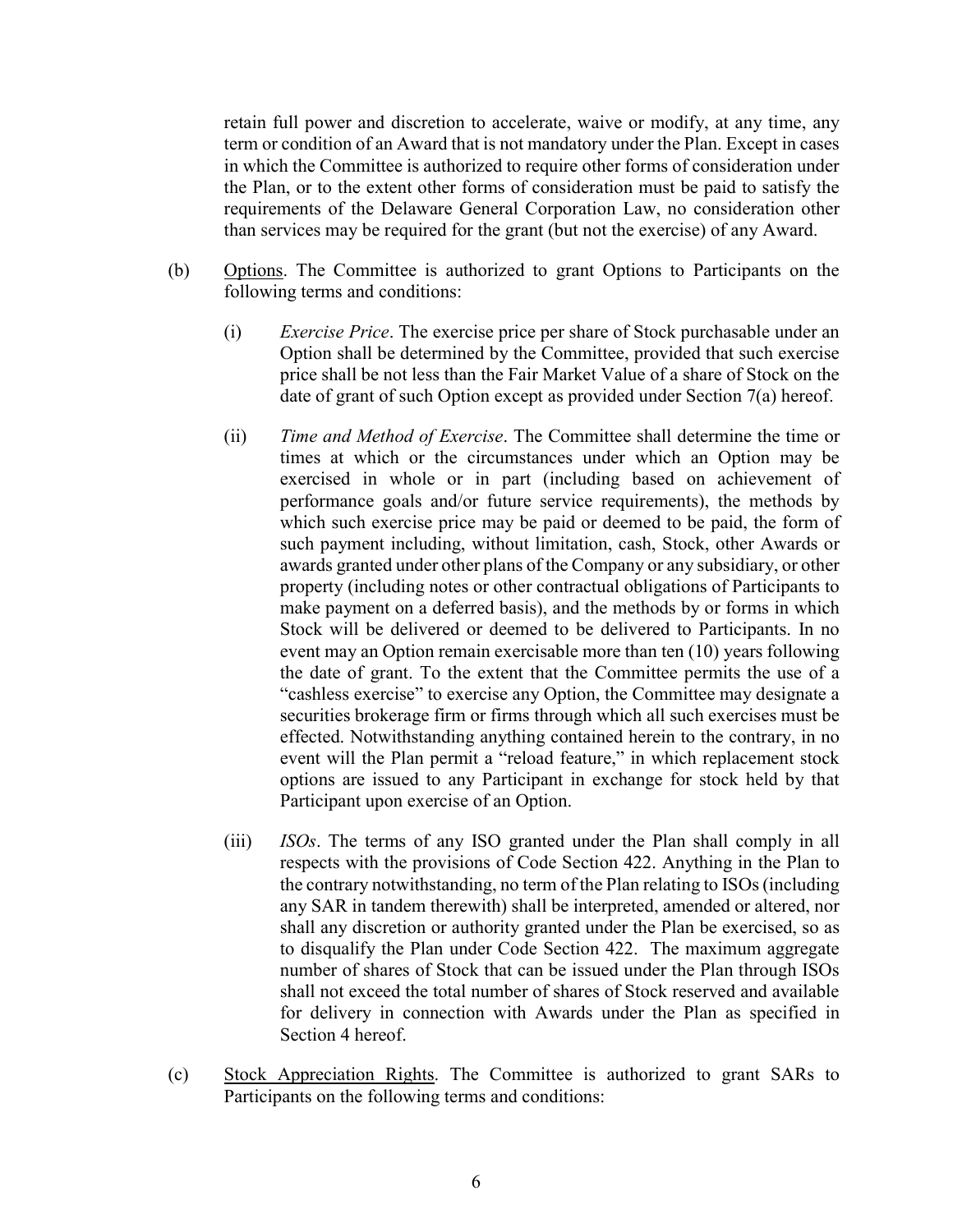- (i) Right to Payment. A SAR shall confer on the Participant to whom it is granted a right to receive, upon exercise thereof, the excess of
	- (1) the Fair Market Value of one share of Stock on the date of exercise (or, in the case of a "Limited SAR," the Fair Market Value determined by reference to the Change in Control Price, as defined under Section 8(c) hereof) over
	- (2) the grant price of the SAR as determined by the Committee, provided that such grant price shall be not less than the Fair Market Value of a share of Stock on the date of grant of such SAR except as provided under Section 7(a) hereof.
- (ii) Other Terms. The Committee shall determine at the date of grant or thereafter, the time or times at which and the circumstances under which a SAR may be exercised in whole or in part (including based on achievement of performance goals and/or future service requirements), the method of exercise, method of settlement, form of consideration payable in settlement, method by or forms in which Stock will be delivered or deemed to be delivered to Participants, whether or not a SAR shall be in tandem or in combination with any other Award, and any other terms and conditions of any SAR. Limited SARs that may only be exercised in connection with a Change in Control or other event as specified by the Committee may be granted on such terms, not inconsistent with this Section 6(c), as the Committee may determine. SARs and Limited SARs may be either freestanding or in tandem with other Awards.
- (d) Restricted Stock. The Committee is authorized to grant Restricted Stock to Participants on the following terms and conditions:
	- (i) Grant and Restrictions. Restricted Stock shall be subject to such restrictions on transferability, risk of forfeiture and other restrictions, if any, as the Committee may impose, which restrictions may lapse separately or in combination at such times, under such circumstances (including based on achievement of performance goals and/or future service requirements), in such installments or otherwise, as the Committee may determine at the date of grant or thereafter. Except to the extent restricted under the terms of the Plan and any Award agreement relating to the Restricted Stock, a Participant granted Restricted Stock shall have all of the rights of a shareholder, including the right to vote the Restricted Stock and the right to receive dividends thereon (subject to any mandatory reinvestment or other requirement imposed by the Committee). During the restricted period applicable to the Restricted Stock, subject to Section 9(b) below, the Restricted Stock may not be sold, transferred, pledged, hypothecated, margined or otherwise encumbered by the Participant.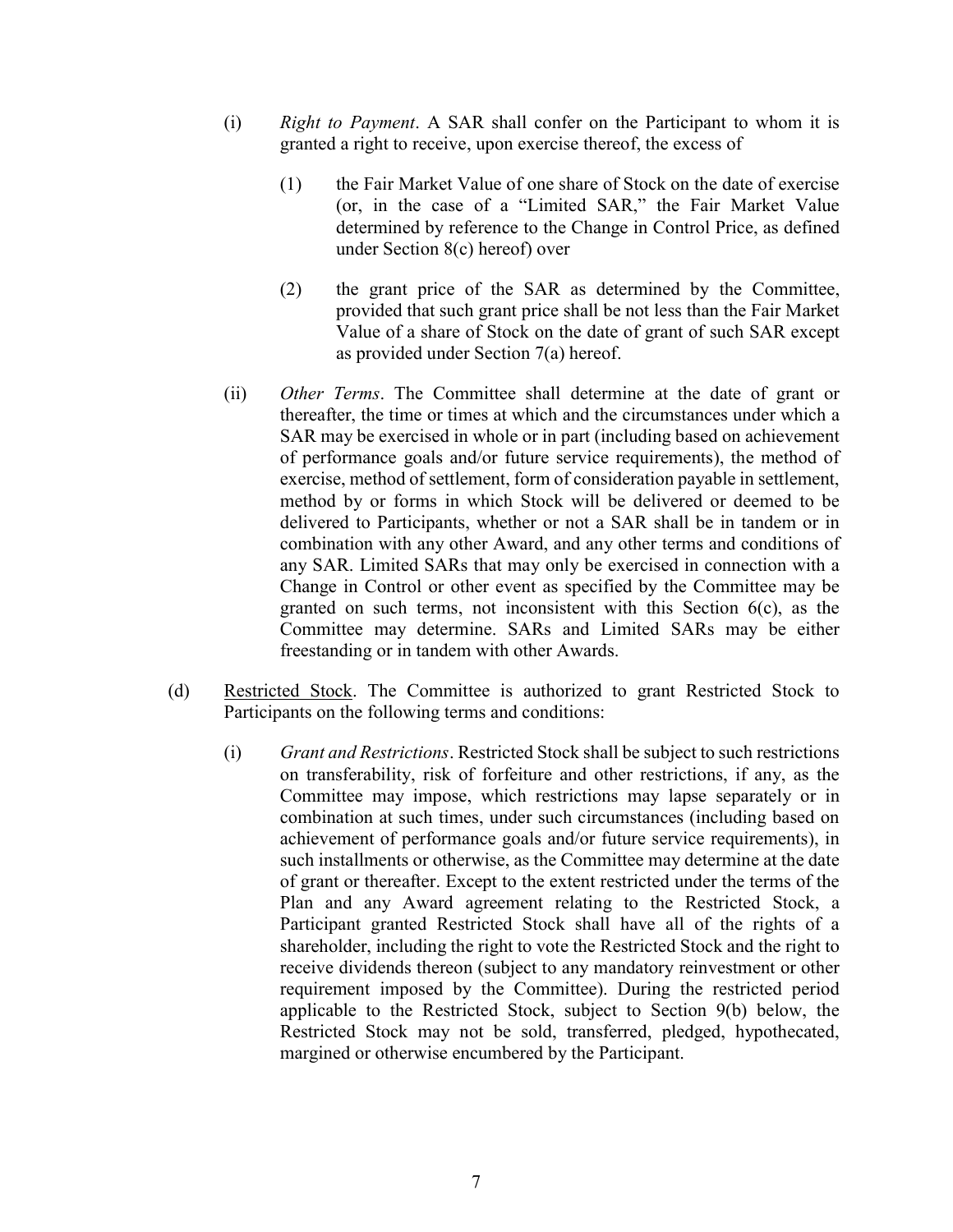- (ii) Forfeiture. Except as otherwise determined by the Committee, upon termination of employment during the applicable restriction period, Restricted Stock that is at that time subject to restrictions shall be forfeited and reacquired by the Company; provided that the Committee may provide, by rule or regulation or in any Award agreement, or may determine in any individual case, that restrictions or forfeiture conditions relating to Restricted Stock shall be waived in whole or in part in the event of terminations resulting from specified causes, and the Committee may in other cases waive in whole or in part the forfeiture of Restricted Stock.
- (iii) Certificates for Stock. Restricted Stock granted under the Plan may be evidenced in such manner as the Committee shall determine. If certificates representing Restricted Stock are registered in the name of the Participant, the Committee may require that such certificates bear an appropriate legend referring to the terms, conditions and restrictions applicable to such Restricted Stock, that the Company retain physical possession of the certificates, and that the Participant deliver a stock power to the Company, endorsed in blank, relating to the Restricted Stock.
- (iv) Dividends and Splits. As a condition to the grant of an Award of Restricted Stock, the Committee may require or permit a Participant to elect that any cash dividends paid on a share of Restricted Stock be automatically reinvested in additional shares of Restricted Stock or applied to the purchase of additional Awards under the Plan. Unless otherwise determined by the Committee, Stock distributed in connection with a Stock split or Stock dividend, and other property distributed as a dividend, shall be subject to restrictions and a risk of forfeiture to the same extent as the Restricted Stock with respect to which such Stock or other property has been distributed.
- (e) Bonus Stock and Awards in Lieu of Obligations. The Committee is authorized to grant Stock as a bonus, or to grant Stock or other Awards in lieu of obligations to pay cash or deliver other property under the Plan or under other plans or compensatory arrangements, provided that, in the case of Participants subject to Section 16 of the Exchange Act, the amount of such grants remains within the discretion of the Committee to the extent necessary to ensure that acquisitions of Stock or other Awards are exempt from liability under Section 16(b) of the Exchange Act. Stock or Awards granted hereunder shall be subject to such other terms as shall be determined by the Committee. In the case of any grant of Stock to an officer of the Company in lieu of salary or other cash compensation, the number of shares granted in place of such compensation shall be reasonable, as determined by the Committee.
- (f) Other Stock-Based Awards. The Committee is authorized, subject to limitations under applicable law, to grant to Participants such other Awards that may be denominated or payable in, valued in whole or in part by reference to, or otherwise based on, or related to, Stock, as deemed by the Committee to be consistent with the purposes of the Plan including, without limitation, convertible or exchangeable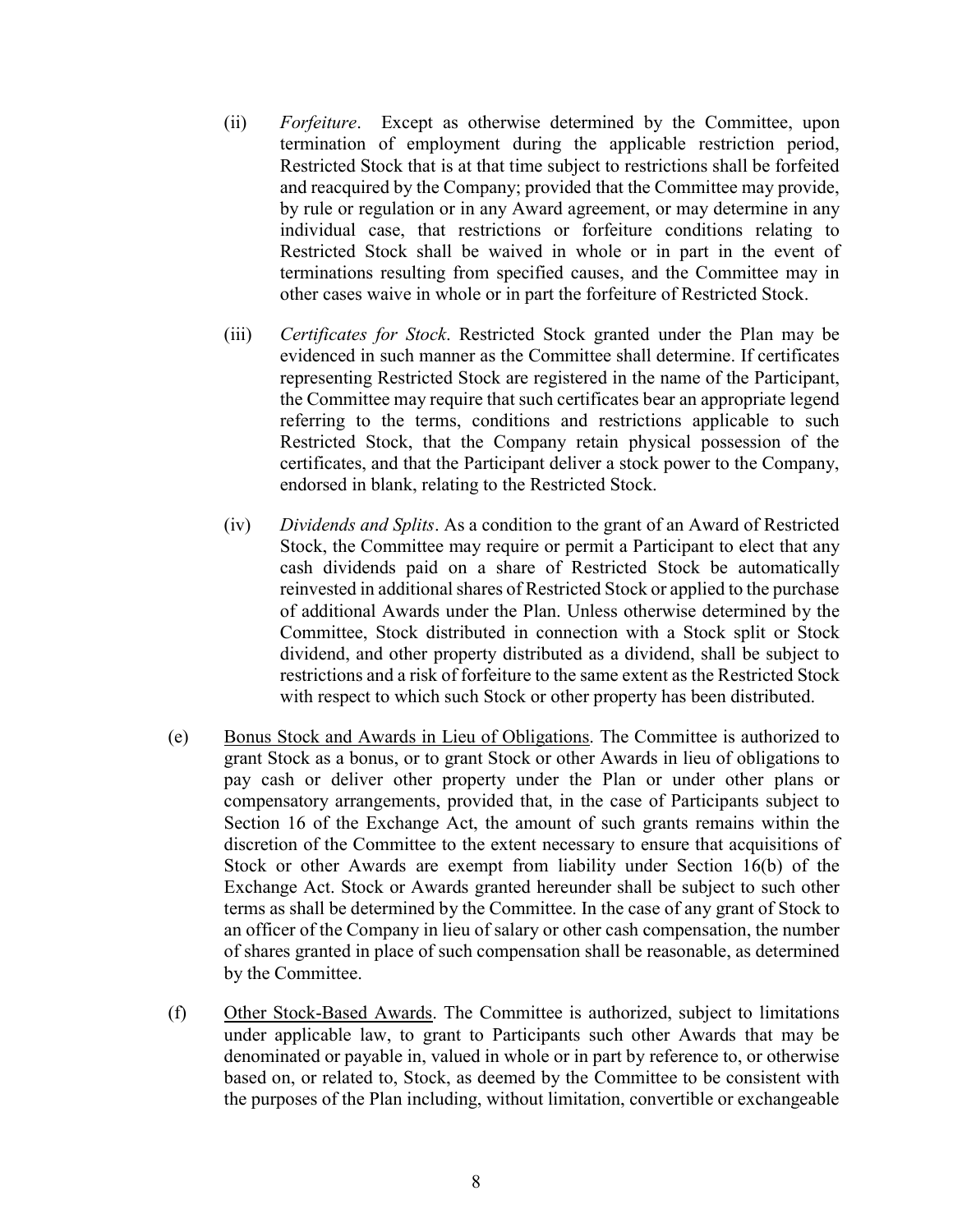debt securities, other rights convertible or exchangeable into Stock, purchase rights for Stock, Awards with value and payment contingent upon performance of the Company or any other factors designated by the Committee, and Awards valued by reference to the book value of Stock or the value of securities of or the performance of specified subsidiaries. The Committee shall determine the terms and conditions of such Awards. Stock delivered pursuant to an Award in the nature of a purchase right granted under this Section 6(f) shall be purchased for such consideration, paid for at such times, by such methods, and in such forms including, without limitation, cash, Stock, other Awards, or other property, as the Committee shall determine. Cash awards, as an element of or supplement to any other Award under the Plan, may also be granted pursuant to this Section 6(f).

## 7. CERTAIN PROVISIONS APPLICABLE TO AWARDS

- (a) Stand-Alone, Additional, Tandem, and Substitute Awards. Awards granted under the Plan may, in the discretion of the Committee, be granted either alone or in addition to, in tandem with, or in substitution or exchange for, any other Award or any award granted under another plan of the Company, any subsidiary, or any business entity to be acquired by the Company or a subsidiary, or any other right of a Participant to receive payment from the Company or any subsidiary. Such additional, tandem, and substitute or exchange Awards may be granted at any time. If an Award is granted in substitution or exchange for another Award or award, the Committee shall require the surrender of such other Award or award in consideration for the grant of the new Award. In addition, Awards may be granted in lieu of cash compensation, including in lieu of cash amounts payable under other plans of the Company or any subsidiary, in which the value of Stock subject to the Award is equivalent in value to the cash compensation (for example, Restricted Stock).
- (b) Term of Awards. The term of each Award shall be for such period as may be determined by the Committee; provided that in no event shall the term of any Option or SAR exceed a period of 10 (ten) years (or such shorter term as may be required in respect of an ISO under Code Section 422).
- (c) Form and Timing of Payment under Awards. Subject to the terms of the Plan and any applicable Award agreement, payments to be made by the Company or a subsidiary upon the exercise of an Option or other Award or settlement of an Award may be made in such forms as the Committee shall determine including, without limitation, cash, Stock, other Awards or other property, and may be made in a single payment or transfer or in installments in accordance with applicable law. The settlement of any Award may be accelerated, and cash paid in lieu of Stock in connection with such settlement, in the discretion of the Committee or upon occurrence of one or more specified events (in addition to a Change in Control). Installment payments may be required by the Committee (subject to Section 9(f) of the Plan, including the consent provisions thereof in the case of any deferral of an outstanding Award not provided for in the original Award agreement) or permitted at the election of the Participant on terms and conditions established by the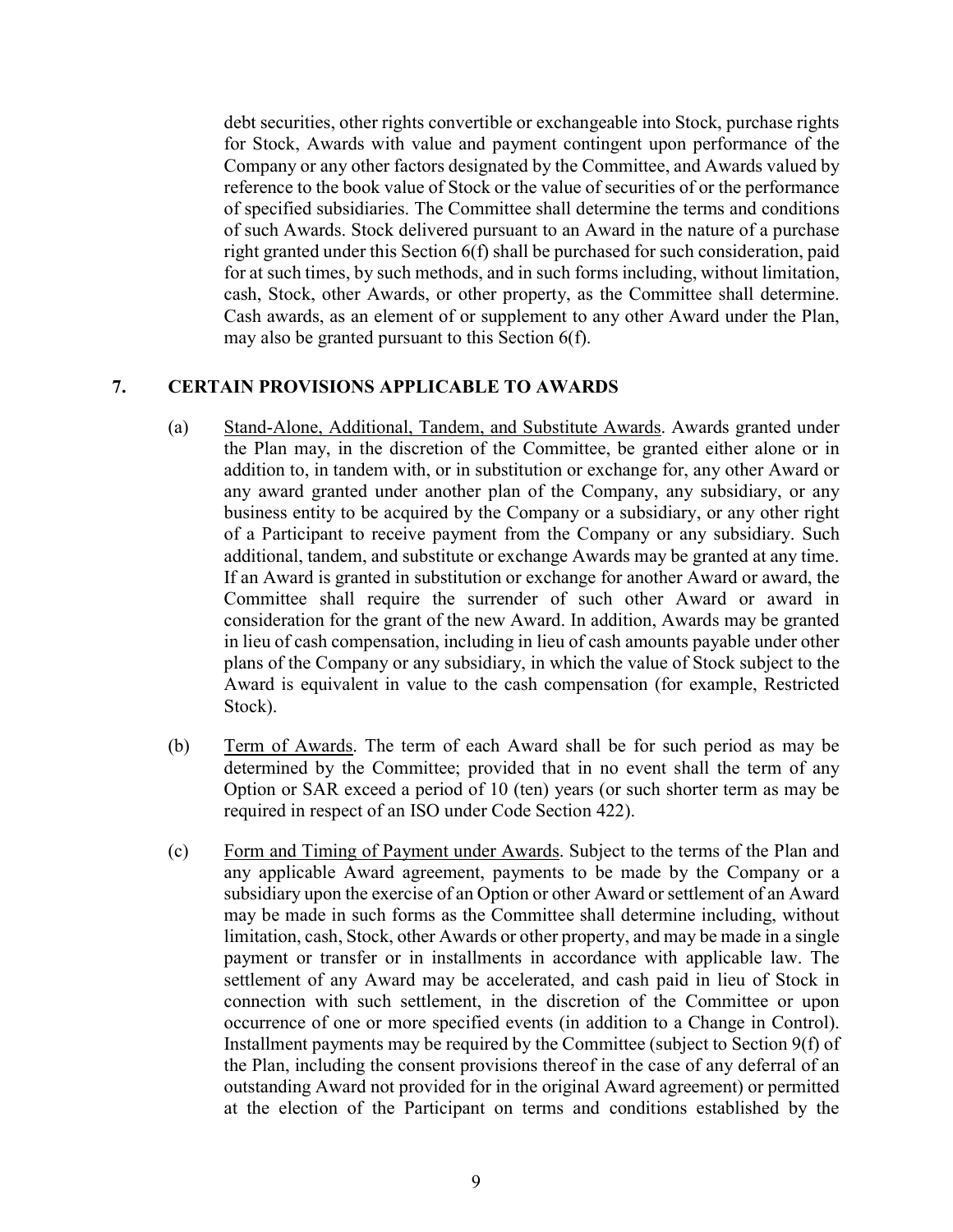Committee. Payments may include, without limitation, provisions for the payment or crediting of reasonable interest on installment payments or the grant or crediting of other amounts in respect of installment or deferred payments denominated in Stock.

- (d) Exemptions from Section 16(b) Liability. It is the intent of the Company that the grant of any Awards to or other transaction by a Participant who is subject to Section 16 of the Exchange Act shall be exempt from Section 16 pursuant to an applicable exemption (except for transactions acknowledged in writing to be nonexempt by such Participant). Accordingly, if any provision of this Plan or any Award agreement does not comply with the requirements of Rule 16b-3 as then applicable to any such transaction, such provision shall be construed or deemed amended to the extent necessary to conform to the applicable requirements of Rule 16b-3 so that such Participant shall avoid liability under Section 16(b).
- (e) Non-Competition Agreement. Each Participant to whom an Award is granted under the Plan, who has not already done so at the time of such grant, may be required to agree in writing as a condition to the granting of such Award not to engage in conduct in direct competition with the Company or any of its subsidiaries for one year after the termination of such Participant's employment with the Company and its subsidiaries.
- (f) Limitation on Vesting of Certain Awards and Repricing.
	- (i) Vesting Limitations. Restricted Stock and Other Stock-Based Awards, as described in Sections 6(d) and 6(e) of the Plan, respectively, generally will vest in accordance with the vesting schedules established by the Committee or shall be subject to a performance-based vesting schedule, except in the event of a Participant's death, disability, or retirement, or in the event of a Change in Control or other special circumstances. The foregoing notwithstanding,
		- (1) Restricted Stock and Other Stock-Based Awards as to which either the grant or vesting is based on the achievement of one or more performance conditions generally will vest in accordance with the vesting schedules established by the Committee except in the event of a Participant's death, disability, or retirement, or in the event of a Change in Control or other special circumstances, and
		- (2) up to ten percent  $(10\%)$  of the shares of Stock authorized under the Plan may be granted as Restricted Stock or Other Stock-Based Awards without any minimum vesting requirements. For purposes of this Section 7(f), vesting over a multi-year period or one year period will include periodic vesting over such period if the rate of such vesting is proportional throughout such period.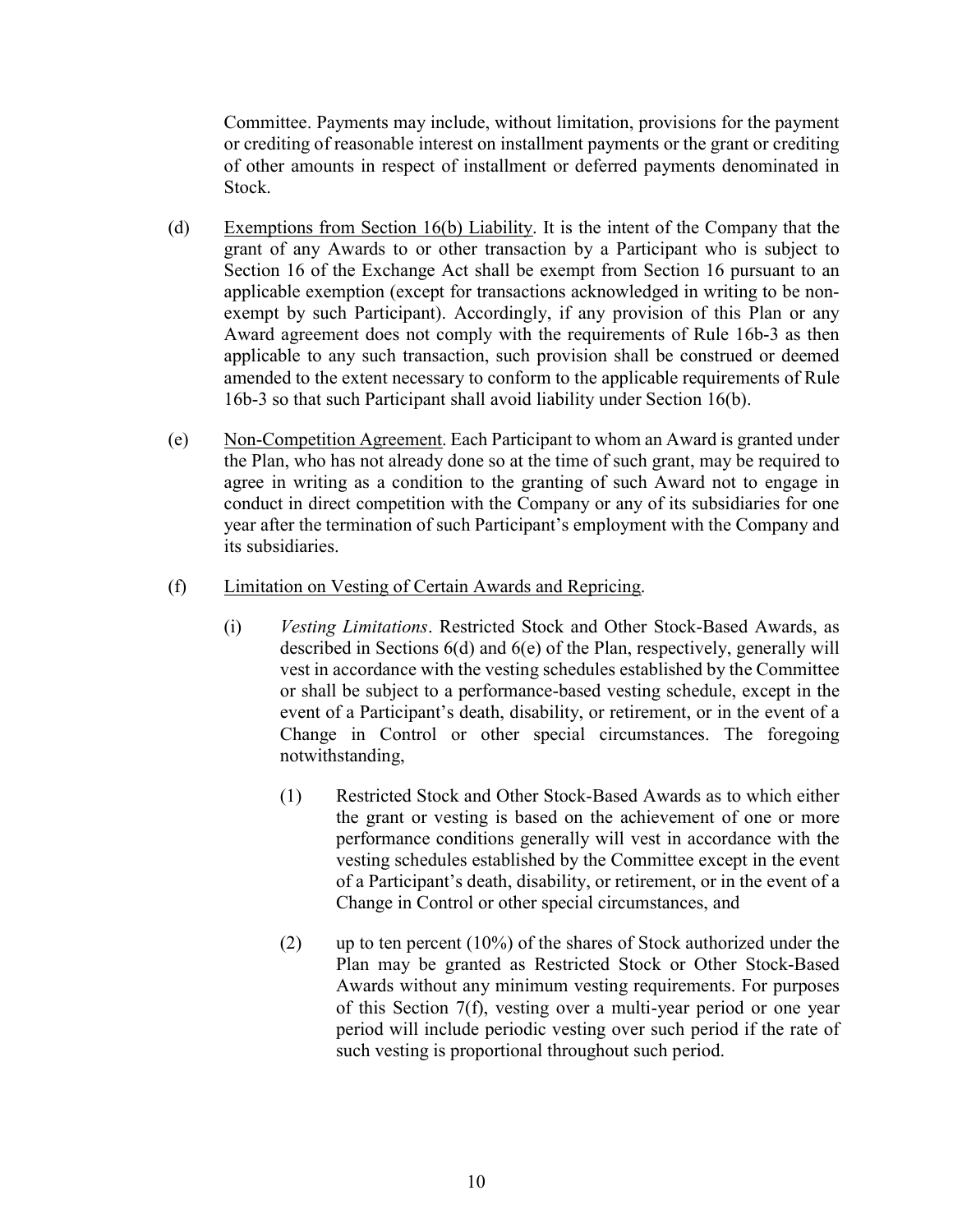(ii) Repricing. Notwithstanding anything to the contrary contained in the Plan, the Committee will not, without prior approval of the Company's stockholders, permit any Option or SAR under the Plan to be cancelled, substituted for, repriced or terminated and re-granted at an exercise price lower than its initial exercise price at the date of grant, or otherwise trigger the disclosure obligations under Item 402(i) of Regulation S-K or any successor provision.

# 8. CHANGE IN CONTROL

- (a) Effect of Change in Control. In the event of a "Change in Control," the following provisions shall apply unless otherwise provided in the Award agreement:
	- (i) Any Award carrying a right to exercise that was not previously exercisable and vested shall become fully exercisable and vested as of the time of the Change in Control and shall remain exercisable and vested for the balance of the stated term of such Award without regard to any termination of employment by the Participant, subject only to applicable restrictions set forth in Section 9(a) hereof;
	- (ii) Any optionee who holds an Option shall be entitled to elect, during the 60 day period immediately following a Change in Control, in lieu of acquiring the shares of Stock covered by such Option, to receive, and the Company shall be obligated to pay, in cash the excess of the Change in Control Price over the exercise price of such Option, multiplied by the number of shares of Stock covered by such Option;
	- (iii) The restrictions, deferral of settlement, and forfeiture conditions applicable to any other Award granted under the Plan shall lapse and such Awards shall be deemed fully vested as of the time of the Change in Control, except to the extent of any waiver by the Participant and subject to applicable restrictions set forth in Section 9(a) hereof; and
	- (iv) With respect to any outstanding Award subject to achievement of performance goals and conditions under the Plan, such performance goals and other conditions will be deemed to be met if and to the extent so provided in the Award agreement relating to such Award.
- (b) Definition of Change in Control. A "Change in Control" shall be deemed to have occurred if:
	- (i) any Person (other than the Company, any trustee or other fiduciary holding securities under any employee benefit plan of the Company, or any company owned, directly or indirectly, by the stockholders of the Company immediately prior to the occurrence with respect to which the evaluation is being made in substantially the same proportions as their ownership of the common stock of the Company) acquires securities of the Company and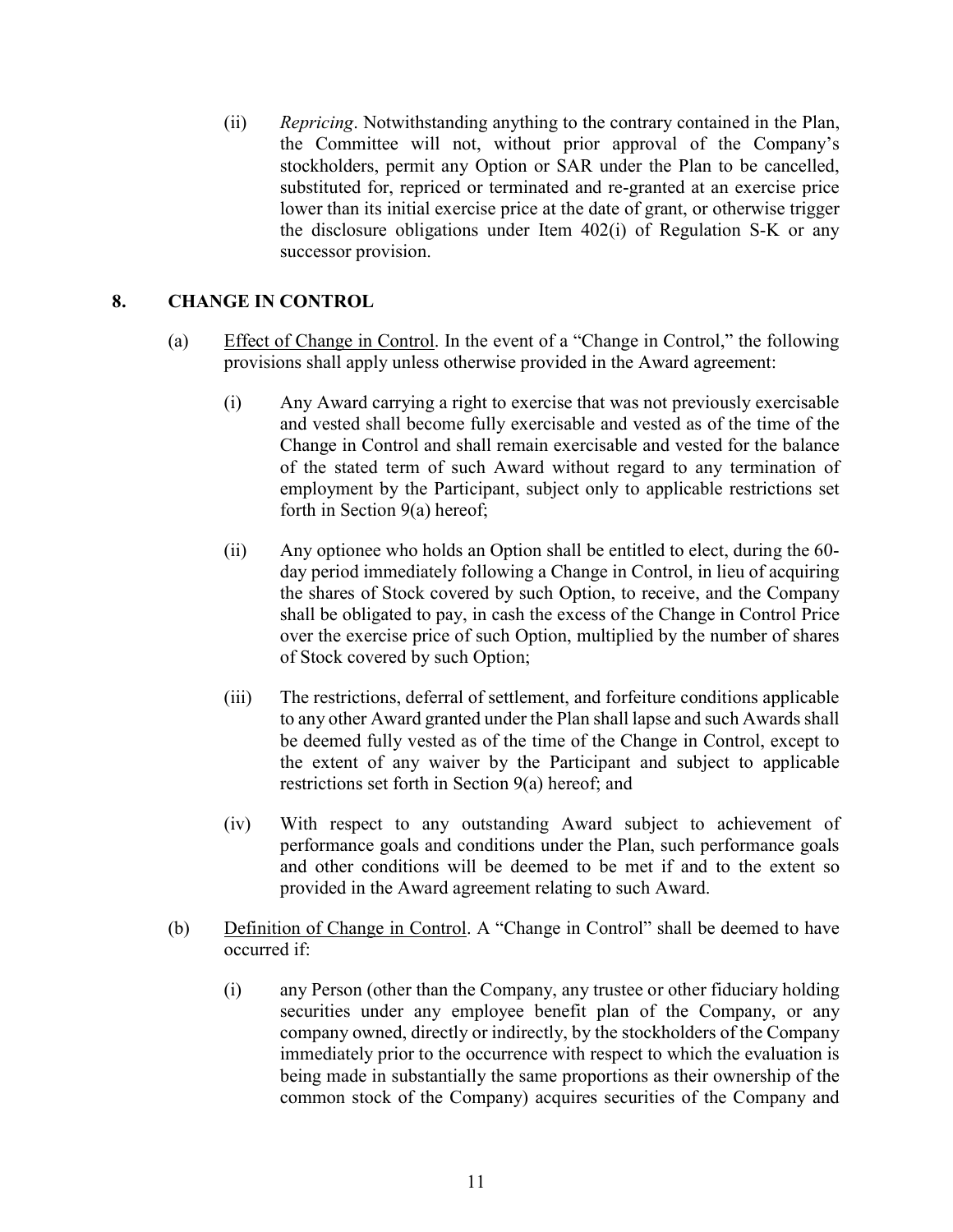immediately thereafter is the Beneficial Owner (except that a Person shall be deemed to be the Beneficial Owner of all shares that any such Person has the right to acquire pursuant to any agreement or arrangement or upon exercise of conversion rights, warrants or options or otherwise, without regard to the sixty day period referred to in Rule 13d-3 under the Exchange Act), directly or indirectly, of securities of the Company representing 50% or more of the combined voting power of the Company's then outstanding securities (except that an acquisition of securities directly from the Company shall not be deemed an acquisition for purposes of this clause (i));

- (ii) during any period of two consecutive years, individuals who at the beginning of such period constitute the Board, and any new director (other than a director designated by a person who has entered into an agreement with the Company to effect a transaction described in clause (i), (iii), or (iv) of this paragraph) whose election by the Board or nomination for election by the Company's stockholders was approved by a vote of at least one-half of the directors then still in office who either were directors at the beginning of the two-year period or whose election or nomination for election was previously so approved but excluding for this purpose any such new director whose initial assumption of office occurs as a result of either an actual or threatened election contest (as such terms are used in Rule 14a-11 of Regulation 14A promulgated under the Exchange Act) or other actual or threatened solicitation of proxies or consents by or on behalf of an individual, corporation, partnership, group, associate or other entity or Person other than the Board, cease for any reason to constitute at least a majority of the Board;
- (iii) the consummation of a merger or consolidation of the Company with any other entity, other than
	- (1) a merger or consolidation which would result in the voting securities of the Company outstanding immediately prior thereto continuing to represent (either by remaining outstanding or by being converted into voting securities of the surviving or resulting entity) more than 50% of the combined voting power of the surviving or resulting entity outstanding immediately after such merger or consolidation, or
	- (2) a merger or consolidation in which no premium is intended to be paid to any shareholder participating in the merger or consolidation;
- (iv) the stockholders of the Company approve a plan or agreement for the sale or disposition of all or substantially all of the consolidated assets of the Company (other than such a sale or disposition immediately after which such assets will be owned directly or indirectly by the stockholders of the Company in substantially the same proportions as their ownership of the common stock of the Company immediately prior to such sale or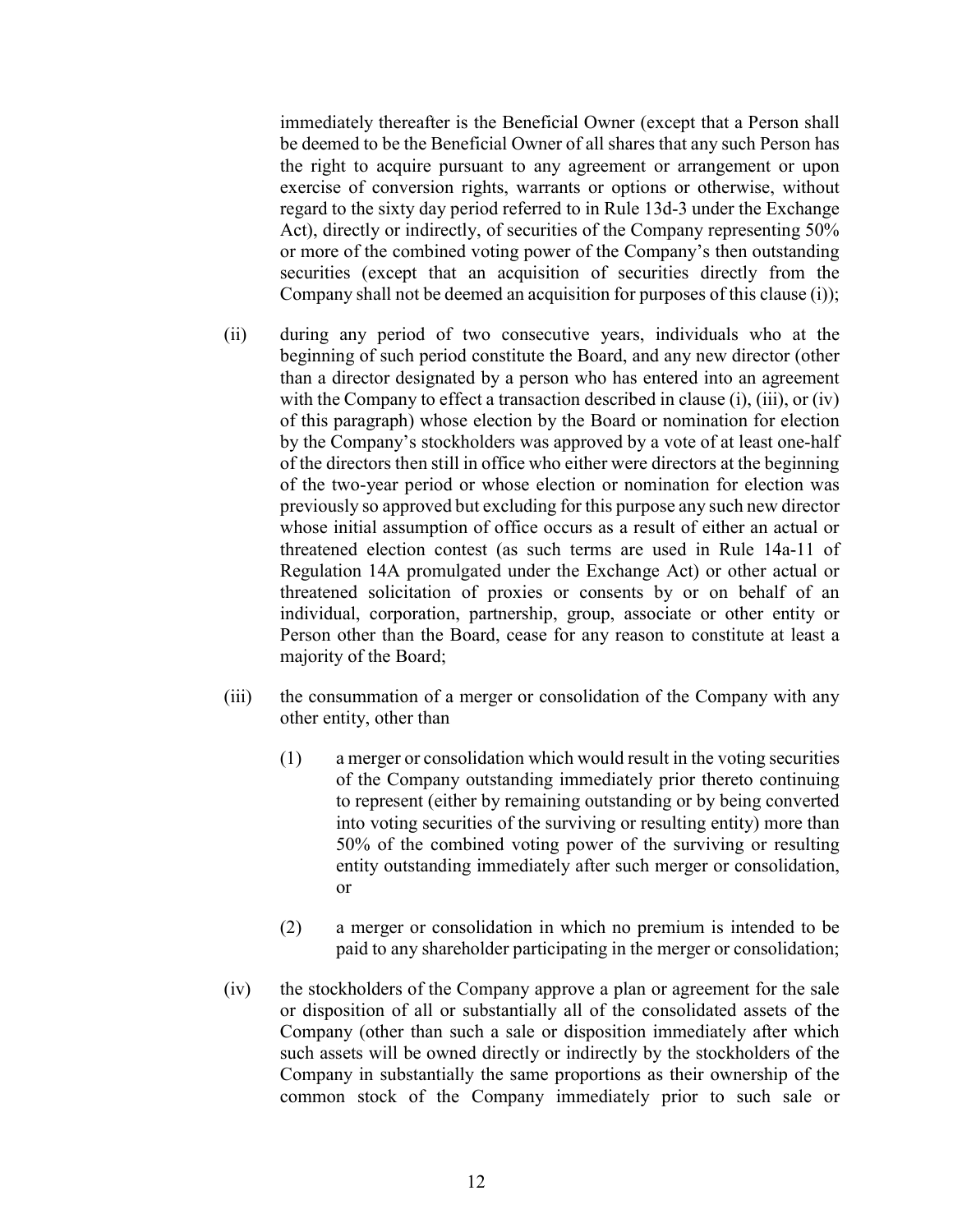disposition) in which case the Board shall determine the effective date of the Change in Control resulting therefrom; or

- (v) any other event occurs which the Board determines, in its discretion, would materially alter the structure of the Company or its ownership.
- (c) Definition of Change in Control Price. The "Change in Control Price" means an amount in cash equal to the higher of
	- (i) the amount of cash and fair market value of property that is the highest price per share paid (including extraordinary dividends) in any transaction triggering the Change in Control or any liquidation of shares following a sale of substantially all assets of the Company, or
	- (ii) the highest Fair Market Value per share at any time during the 60-day period preceding and 60-day period following the Change in Control.

# 9. GENERAL PROVISIONS

- (a) Compliance with Legal and Other Requirements. The Company may, to the extent deemed necessary or advisable by the Committee, postpone the issuance or delivery of Stock or payment of other benefits under any Award until completion of such registration or qualification of such Stock or other required action under any federal or state law, rule or regulation, listing or other required action with respect to any stock exchange or automated quotation system upon which the Stock or other securities of the Company are listed or quoted, or compliance with any other obligation of the Company, as the Committee may consider appropriate, and may require any Participant to make such representations, furnish such information and comply with or be subject to such other conditions as it may consider appropriate in connection with the issuance or delivery of Stock or payment of other benefits in compliance with applicable laws, rules, and regulations, listing requirements, or other obligations. The foregoing notwithstanding, in connection with a Change in Control, the Company shall take or cause to be taken no action, and shall undertake or permit to arise no legal or contractual obligation, that results or would result in any postponement of the issuance or delivery of Stock or payment of benefits under any Award or the imposition of any other conditions on such issuance, delivery or payment, to the extent that such postponement or other condition would represent a greater burden on a Participant than existed on the 90th day preceding the Change in Control.
- (b) Limits on Transferability; Beneficiaries. No Award or other right or interest of a Participant under the Plan shall be pledged, hypothecated or otherwise encumbered or subject to any lien, obligation or liability of such Participant to any party (other than the Company or a subsidiary), or assigned or transferred by such Participant otherwise than by will or the laws of descent and distribution or to a Beneficiary upon the death of a Participant, and such Awards or rights that may be exercisable shall be exercised during the lifetime of the Participant only by the Participant or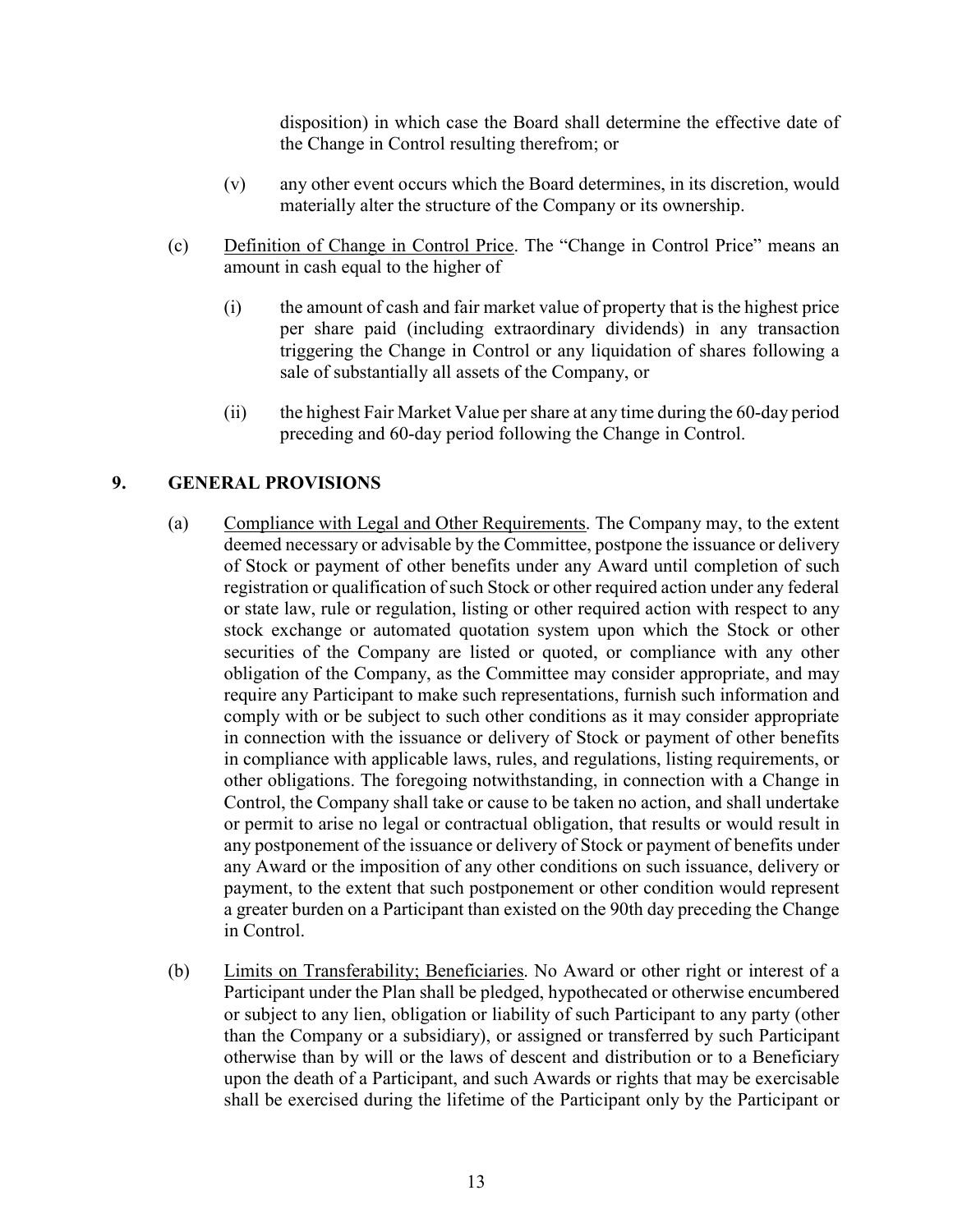his or her guardian or legal representative, except that Awards and other rights (other than ISOs and SARs in tandem therewith) may be transferred to one or more Beneficiaries or other transferees during the lifetime of the Participant, and may be exercised by such transferees in accordance with the terms of such Award, but only if and to the extent such transfers are permitted by the Committee pursuant to the express terms of an Award agreement (subject to any terms and conditions which the Committee may impose thereon). A Beneficiary, transferee, or other person claiming any rights under the Plan from or through any Participant shall be subject to all terms and conditions of the Plan and any Award agreement applicable to such Participant, except as otherwise determined by the Committee, and to any additional terms and conditions deemed necessary or appropriate by the Committee.

- (c) Adjustments. In the event that any dividend or other distribution (whether in the form of cash, Stock, or other property), recapitalization, forward or reverse split, reorganization, merger, consolidation, spin-off, combination, repurchase, share exchange, liquidation, dissolution or other similar transaction or event affects the Stock such that an adjustment is determined by the Committee to be appropriate under the Plan, then the Committee shall, in such manner as it may deem equitable, adjust any or all of
	- (i) the number and kind of shares of Stock which may be delivered in connection with Awards granted thereafter,
	- (ii) the number and kind of shares of Stock by which annual per-person Award limitations are measured under Section 5 hereof,
	- (iii) the number and kind of shares of Stock subject to or deliverable in respect of outstanding Awards, and
	- (iv) the exercise price, grant price or purchase price relating to any Award and/or make provision for payment of cash or other property in respect of any outstanding Award.

In addition, the Committee is authorized to make adjustments in the terms and conditions of, and the criteria included in, Awards in recognition of unusual or nonrecurring events (including, without limitation, events described in the preceding sentence, as well as acquisitions and dispositions of businesses and assets) affecting the Company, any subsidiary or any business unit, or the financial statements of the Company or any subsidiary, or in response to changes in applicable laws, regulations, accounting principles, tax rates and regulations or business conditions or in view of the Committee's assessment of the business strategy of the Company, any subsidiary or business unit thereof, performance of comparable organizations, economic and business conditions, personal performance of a Participant, and any other circumstances deemed relevant.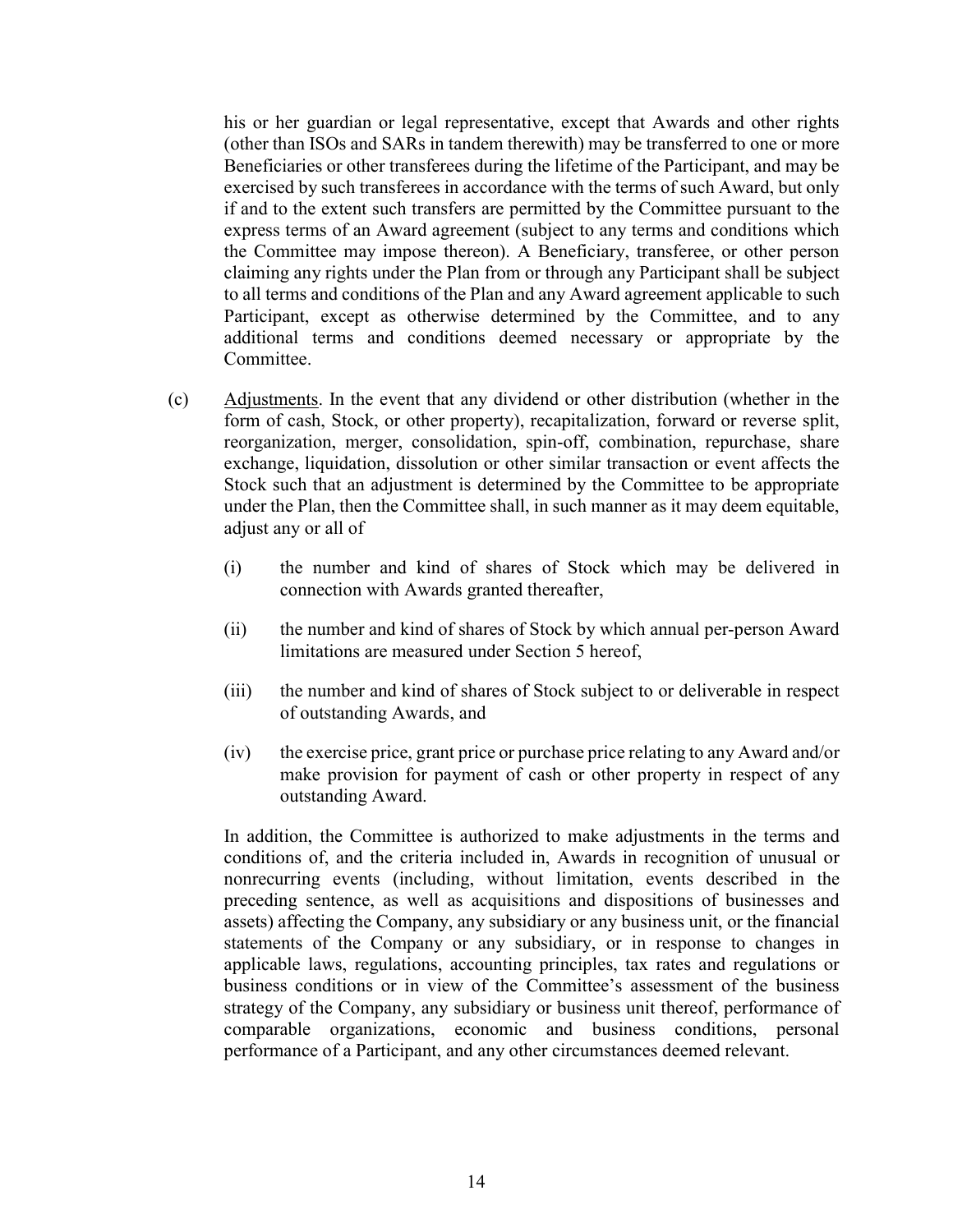- (d) Section 409A. The Plan is intended to comply with Code Section 409A to the extent subject thereto, and, accordingly, to the maximum extent permitted, the Plan shall be interpreted and administered to be in compliance therewith. Any payments described in the Plan that are due within the "short-term deferral period" as defined in Code Section 409A shall not be treated as deferred compensation unless the Code requires otherwise. Notwithstanding anything to the contrary in the Plan, to the extent required to avoid accelerated taxation and tax penalties under Code Section 409A, amounts that would otherwise be payable and benefits that would otherwise be provided pursuant to the Plan during the six (6) month period immediately following the Participant's termination of continuous service shall instead be paid on the first payroll date after the six-month anniversary of the Participant's separation from service (or the Participant's death, if earlier). Notwithstanding the foregoing, neither the Company nor the Committee shall have any obligation to take any action to prevent the assessment of any additional tax or penalty on any Participant under Code Section 409A and neither the Company nor the Committee will have any liability to any Participant for such tax or penalty.
- (e) Taxes. The Company and any subsidiary is authorized to withhold from any Award granted, any payment relating to an Award under the Plan, including from a distribution of Stock, or any payroll or other payment to a Participant, amounts of withholding and other taxes due or potentially payable in connection with any transaction involving an Award, and to take such other action as the Committee may deem advisable to enable the Company and Participants to satisfy obligations for the payment of withholding taxes and other tax obligations relating to any Award. This authority shall include authority to withhold or receive Stock or other property and to make cash payments in respect thereof in satisfaction of a Participant's tax obligations, either on a mandatory or elective basis in the discretion of the Committee.
- (f) Changes to the Plan and Awards. The Board may amend, alter, suspend, discontinue or terminate the Plan or the Committee's authority to grant Awards under the Plan without the consent of shareholders or Participants, except that any amendment or alteration to the Plan shall be subject to the approval of the Company's shareholders not later than the annual meeting next following such Board action if such shareholder approval is required by any federal or state law or regulation or the rules of any stock exchange or automated quotation system on which the Stock may then be listed or quoted, and the Board may otherwise, in its discretion, determine to submit other such changes to the Plan to shareholders for approval; provided, however, that, without the consent of an affected Participant, no such Board action may materially and adversely affect the rights of such Participant under any previously granted and outstanding Award. The Committee may waive any conditions or rights under, or amend, alter, suspend, discontinue or terminate any Award previously granted and any Award agreement relating thereto, except as otherwise provided in the Plan; provided, however, that, without the consent of an affected Participant, no such Committee action may materially and adversely affect the rights of such Participant under such Award.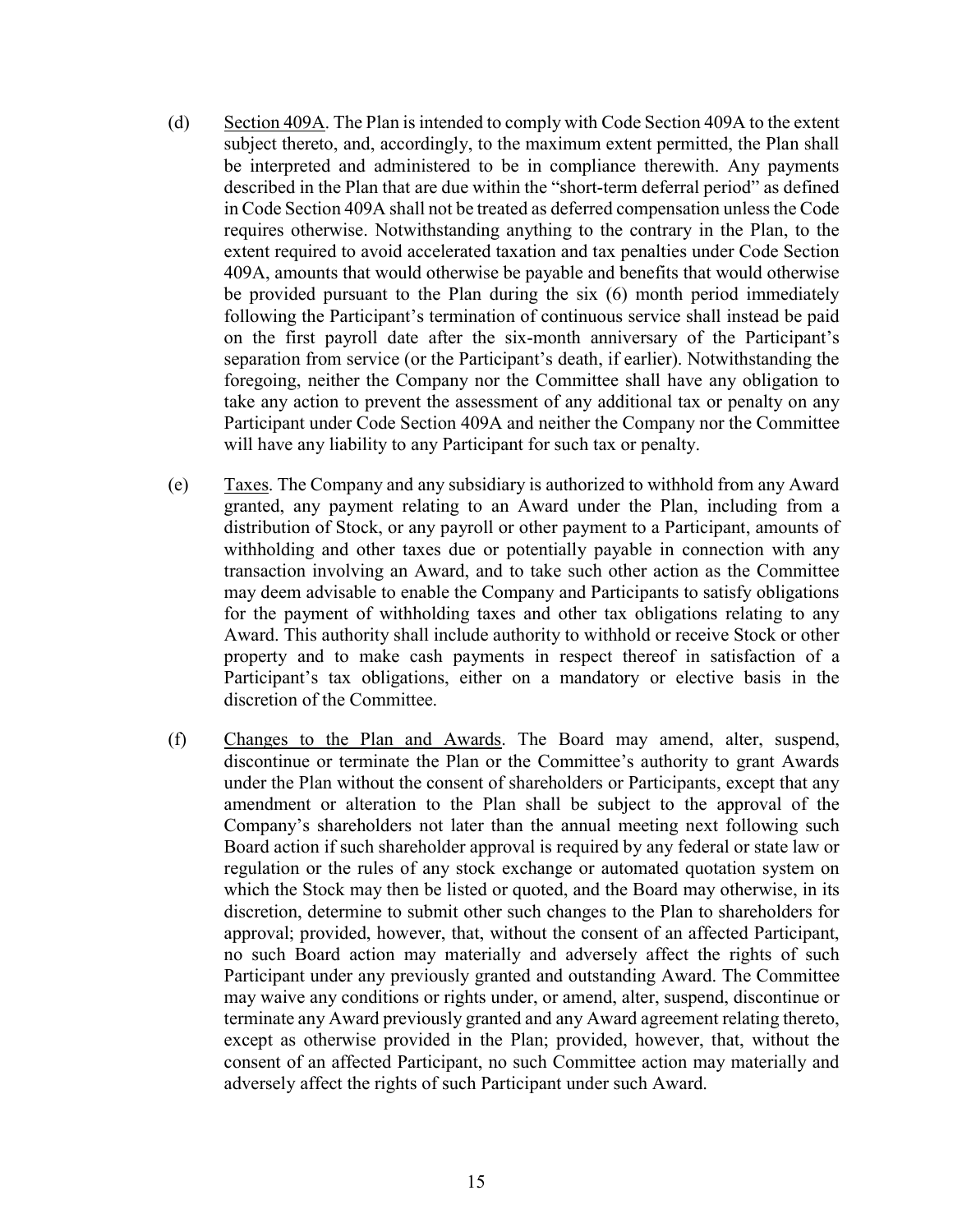- (g) Limitation on Rights Conferred under Plan. Neither the Plan nor any action taken hereunder shall be construed as
	- (i) giving any Eligible Person or Participant the right to continue as an Eligible Person or Participant or in the employ or service of the Company or a subsidiary,
	- (ii) interfering in any way with the right of the Company or a subsidiary to terminate any Eligible Person's or Participant's employment or service at any time,
	- (iii) giving an Eligible Person or Participant any claim to be granted any Award under the Plan or to be treated uniformly with other Participants and employees, or
	- (iv) conferring on a Participant any of the rights of a shareholder of the Company unless and until the Participant is duly issued or transferred shares of Stock in accordance with the terms of an Award.
- (h) Unfunded Status of Awards; Creation of Trusts. The Plan is intended to constitute an "unfunded" plan for certain incentive awards and deferred compensation. With respect to any payments not yet made to a Participant or obligation to deliver Stock pursuant to an Award, nothing contained in the Plan or any Award shall give any such Participant any rights that are greater than those of a general creditor of the Company.
- (i) Nonexclusivity of the Plan. Neither the adoption of the Plan by the Board nor its submission to the shareholders of the Company for approval shall be construed as creating any limitations on the power of the Board or a committee thereof to adopt such other incentive arrangements as it may deem desirable.
- (j) Payments in the Event of Forfeitures; Fractional Shares. Unless otherwise determined by the Committee, in the event of a forfeiture of an Award with respect to which a Participant paid cash or other consideration, the Participant shall be repaid the amount of such cash or other consideration. No fractional shares of Stock shall be issued or delivered pursuant to the Plan or any Award. The Committee shall determine whether cash, other Awards or other property shall be issued or paid in lieu of such fractional shares or whether such fractional shares or any rights thereto shall be forfeited or otherwise eliminated.
- (k) Governing Law. The validity, construction and effect of the Plan, any rules and regulations under the Plan, and any Award agreement shall be determined in accordance with the Delaware General Corporation Law, without giving effect to principles of conflicts of laws, and applicable federal law.
- (l) Awards under the Original Plan. Upon approval of the Plan by shareholders of the Company as required under Section 9(m) hereof, no further awards shall be granted under the Original Plan. Any Awards which were previously granted under the